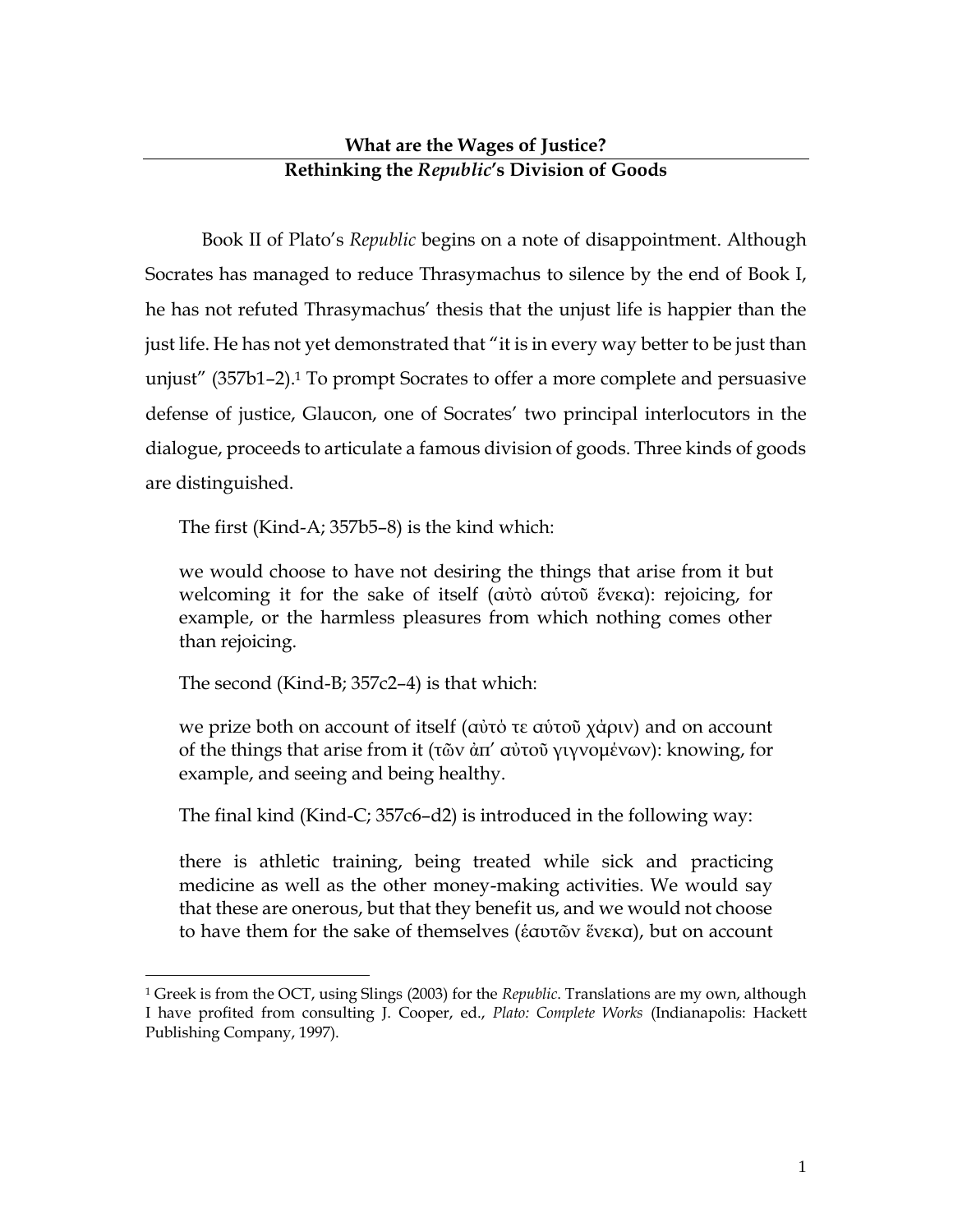of the wages and other things that arise from them (τῶν δὲ μισθῶν τε χάριν καὶ τῶν ἄλλων ὅσα γίγνεται ἀπ' αὐτῶν).

After making this tripartite division, Glaucon asks Socrates what kind of good he thinks justice is. Socrates claims that it is a Kind-B Good and further suggests that anyone who hopes to live a happy life ought to prize justice both 'because of itself' (δι᾽ αὑτό) and 'because of the things that arise from it' (διὰ τὰ γιγνόμενα ἀπ' αὐτοῦ, 358a1–3), evidently assuming the expression 'because of itself' to be equivalent both to 'for the sake of itself' and 'on account of itself' and the expression 'because of the things that arise from it' to be equivalent both to 'on account of the things that arise from it' and 'on account of the wages and the other things that arise from it.'<sup>2</sup> The remainder of the dialogue is a defense of this very claim. In Books II-IX Socrates argues that justice is valuable 'because of itself' and in Book X he argues that justice is valuable 'because of the things that arise from it.'

Unfortunately, understanding this claim has proven difficult. There has been considerable scholarly debate over what sort of value the three kinds of goods possess and, consequently, what Socrates means in arguing that justice is valuable both 'because of itself' and 'because of the things that arise from it.' According to one venerable interpretation of the dialogue, which I will call (for reasons that will become clear shortly) the No-Effects interpretation, Glaucon's division of goods draws the familiar distinction between intrinsic and instrumental value. The example of pleasure and the language of valuing it 'for the sake of itself' has convinced generations of scholars that Kind-A Goods

<sup>2</sup> In addition to αὑτοῦ χάριν, αὑτοῦ ἕνεκα and δι᾽ αὑτό, Plato uses αὐτὸ καθ'αὑτὸ at 358a6. These four expressions are used to identify the value or properties something has all on its own and indicate a contrast with what arises from it. In what follows, I will use 'because of itself' for all these expressions and 'because of the things that arise from it' for the contrasting expressions.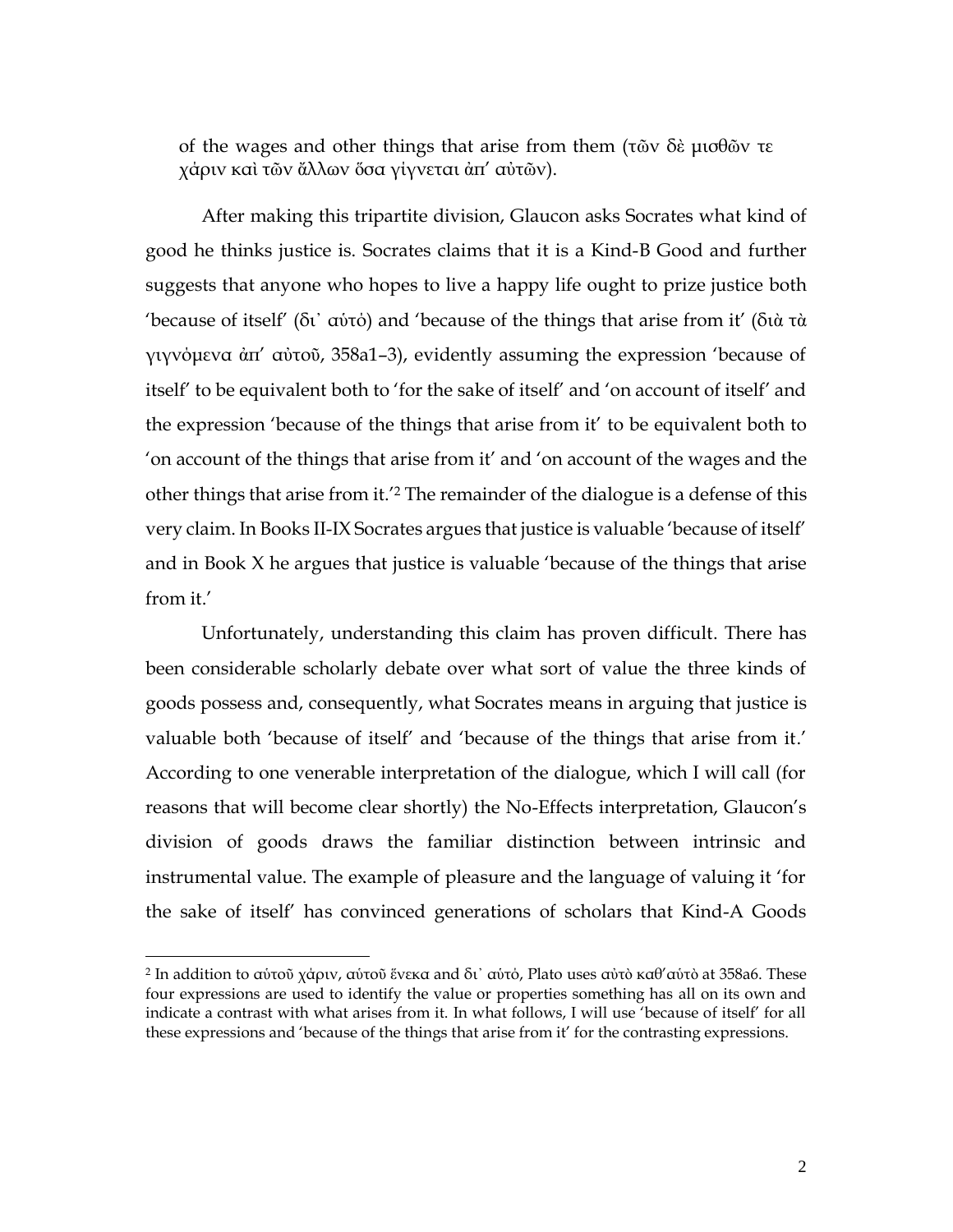possess value in themselves, independently of their causal effects. Similarly, the example of money-making activities being valued on account of the things that arise from them has suggested that Kind-C Goods are instrumentally valuable. And since Glaucon's division clearly presents Kind-B goods as possessing the value of the other two – both 'because of themselves' and 'because of the things that arise from them,' – this interpretation claims that Kind-A Goods are intrinsically valuable, Kind-C Goods are instrumentally valuable, and Kind-B Goods are hybrid goods: valuable both intrinsically and instrumentally.

The No-Effects interpretation enjoys wide support. It is endorsed by many scholars of ancient philosophy. <sup>3</sup> Additionally, it is frequently touted by contemporary ethicists.<sup>4</sup> Although the details of individual presentations can differ, proponents generally agree that to say Kind-B Goods are valuable 'because of the things that arise from them' is to say that they are valuable in

<sup>3</sup> In one of the earliest articles on the division of goods, "Is Plato's Republic Utilitarian?" *Mind*  46.184 (1937): 468–474, J.D. Mabbott argued, "The task of Socrates, on my theory, is to show that justice is in "the best class" – good in itself and for its consequences. In proving the first half of this thesis, all consequences must be eliminated" (471). Subsequently, different versions of the standard view have been advanced by Christopher Kirwan in "Glaucon's Challenge," *Phronesis*  10.2 (1965): 162–73; by Terence Irwin in *Plato's Moral Theory: The Early and Middle Dialogues*  (Oxford: Oxford University Press, 1979); by C.D.C Reeve in *Philosopher*–*Kings: The Argument of Plato's Republic* (Princeton: Princeton University Press, 1988); by Terence Irwin again in *Plato's Ethics* (New York: Oxford University Press, 1995); by Richard Kraut in "The Defense of Justice in Plato's Republic," in R. Kraut, ed., *The Cambridge Companion to Plato* (Cambridge: Cambridge University Press, 1996), 311–337; and by Richard Parry in *Plato's Craft of Justice* (Albany: State University of New York Press, 1996). To this group we may add the view advanced by Daniel Devereux in "The Relationship between Justice and Happiness in Plato's Republic," *Proceedings of the Boston Area Colloquium of Ancient Philosophy* 20.1 (2005): 265–312. Although Devereux's interpretation is complicated by his claim that there are two sorts of effects to which justice gives rise, he believes that Plato's primary purpose in the dialogue is to show that justice is intrinsically valuable. A similar view is advanced by Julia Annas in *An Introduction to Plato's Republic* (Oxford: Oxford University Press, 1981).

<sup>4</sup> For one example chosen almost at random, consider the opening lines of Ben Bradley's "Extrinsic Value" (*Philosophic Studies* 91.2 (1996): 109): "In *Republic* 357, Plato distinguishes three kinds of goods…The three kinds of goods Plato distinguishes are intrinsic goods, instrumental goods, and goods that are both intrinsic and instrumental."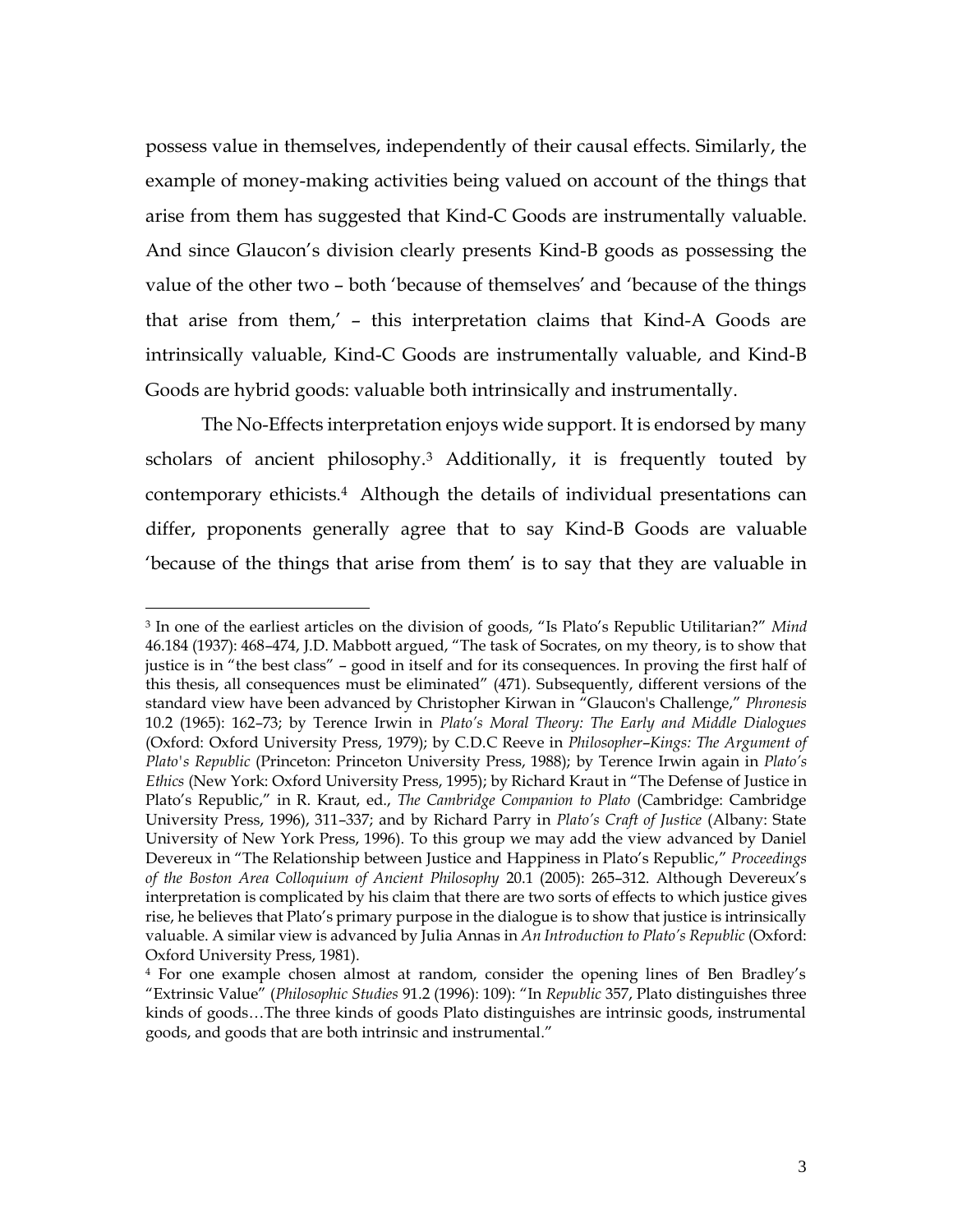virtue of their causal effects whereas to say that they are valuable 'because of themselves' is to say that they are valuable independently of these effects. Sophisticated versions of the No-Effects interpretation claim that justice is valuable 'because of itself' by literally being a part of happiness. Terence Irwin, for example, says, "If Plato's claims about the intrinsic goodness of justice are consistent with his promise to prove that justice contributes to happiness…then he ought to show that justice is a dominant component of happiness."<sup>5</sup> On this interpretation, justice is intrinsically valuable because happiness, of which it is the dominant component, is intrinsically valuable.

Although this interpretation of the dialogue is the leading view in the literature, dissatisfaction is on the rise. A number of scholars have noted that Socrates never once says justice is a component of happiness in the *Republic*, something one would expect him to do if this what ultimately explains the value justice possesses 'because of itself'. Others have drawn attention to the fact that multiple interlocutors use causal language when discussing the way in which justice contributes to human happiness. This dissatisfaction has given rise to an alternative interpretation, the Yes-Effects interpretation, according to which Socrates legitimately invokes some of the causal effects of justice in his argument that justice is valuable 'because of itself'.<sup>6</sup> Proponents of this interpretation deny

<sup>5</sup> Irwin, *Plato's Ethics* (above, n. 3), 193. C.D.C. Reeve advances a very similar view in *Philosopher*– *Kings* (above, n. 3), 33: "Glaucon wants to be shown that justice itself is a homoiomerous essential component of happiness. For this will establish each of the things on his agenda. First, it will establish that justice is wanted for its own sake. Second, it will establish that justice itself is more choiceworthy in terms of happiness than injustice itself."

<sup>6</sup> A proto version of the Yes-Effects interpretation can be found in M.B. Foster's "A Mistake in Plato's Republic," *Mind* 46.3 (1937): 386–93. Subsequently, Nicholas White developed this interpretation more fully in both *A Companion to Plato's Republic* (Indianapolis: Hackett Publishing Company, 1979) and "The Classification of Goods in Plato's Republic," *Journal of the History of Philosophy* 22.4 (1984): 393–421. Robert Heinaman offers a different version of the Yes-Effects interpretation in "Plato's Division of Goods in the *Republic,*" *Phronesis* 47.4 (2002): 309–35.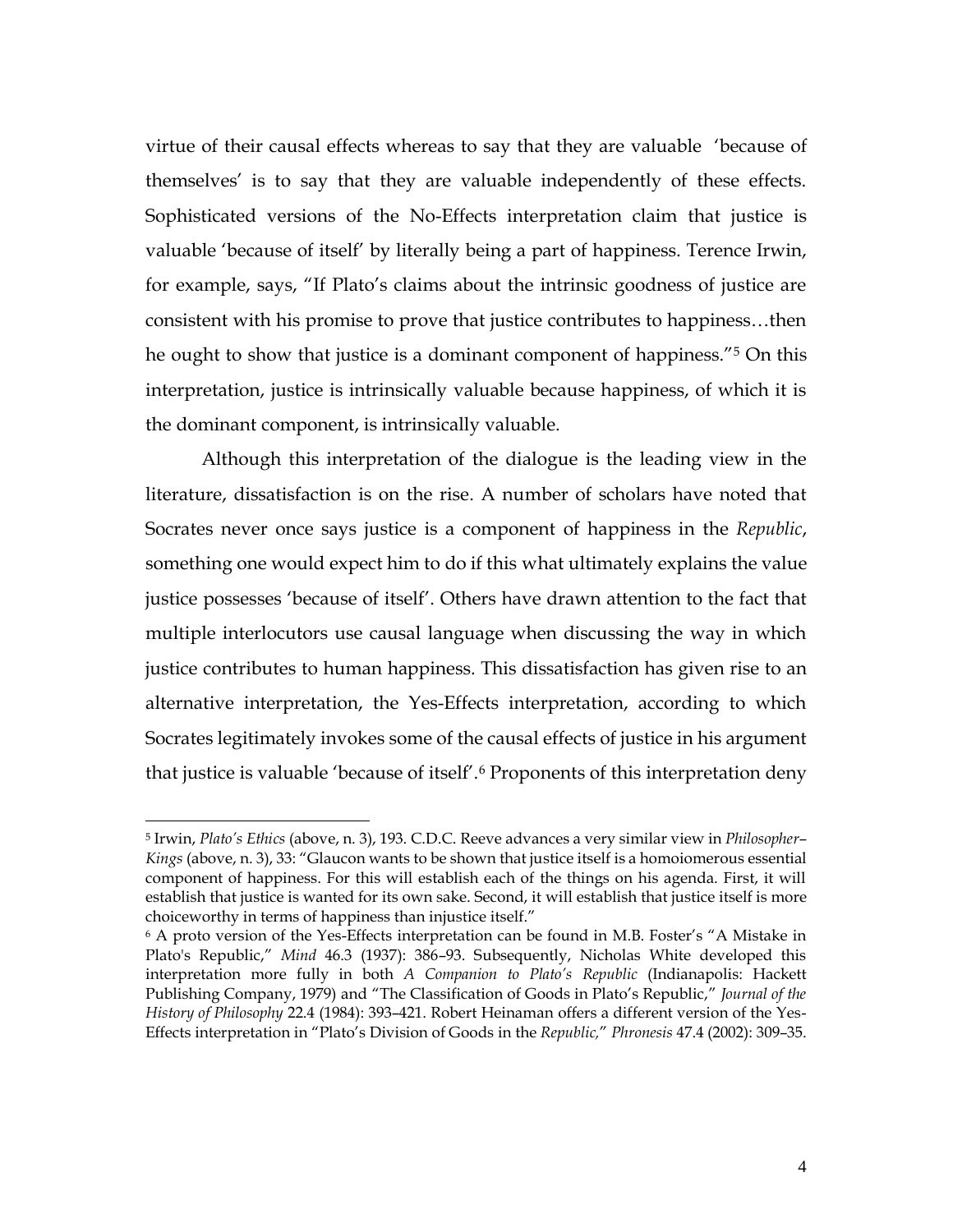that the division of goods distinguishes between what we now call intrinsic and instrumental value, as they maintain goods can be valuable 'because of themselves' in virtue of some of their effects in addition to their intrinsic properties.

I too am dissatisfied with the No-Effects interpretation, and I agree with the central claims of the Yes-Effects interpretation. Justice and other ethical virtues are identified as *dunameis* of the soul at a number of points in the *Republic* (430b3–5, 433b7–c2, 433d6–8, and 443b4–5); and, as Plato makes clear in a famous passage from Book V, it is in the very nature of a *dunamis* to be set over something and to accomplish something (ἐφ' ᾧ τε ἔστι καὶ ὃ ἀπεργάζεται, 477d1-2). The fact that justice is a *dunamis* of the soul strongly suggests that it will accomplish something and have some effects on the soul. So too does the causal language used in the discussion of justice and its relationship to happiness. Although a full defense of the following claims is beyond the scope of this paper, my own view is that the *dunamis* of justice actively orders the three soul-parts into a harmonious and unified whole. This produces a soul that is wise, courageous and temperate; it also ensures that the just agent will act in their long-term selfinterest, be confident and experience the greatest pleasures available to human beings. These effects, which are detailed in Book IV and in Book IX, are what ultimately make the just agent happy. <sup>7</sup> All are utilized in the *Republic*'s argument that justice possesses value 'because of itself.'

Most recently, Andrew Payne has joined this group with his "The Division of Goods and Praising Justice for Itself in *Republic* II," *Phronesis* 56.1 (2011): 58–78.

<sup>7</sup> 433b7–c2 establishes that justice entails the three other ethical virtues, wisdom, courage and temperance. 443c9–444a2 shows that the just soul will be unified, harmonious and that justice ensures that we will act in our long-term self-interest (c.f. 442a4–b3 and 589a6–c4). The second and third proofs of the superiority of justice in Book IX, presented at 580d2–588a10, show that the just individual experience the greatest pleasures available to humans.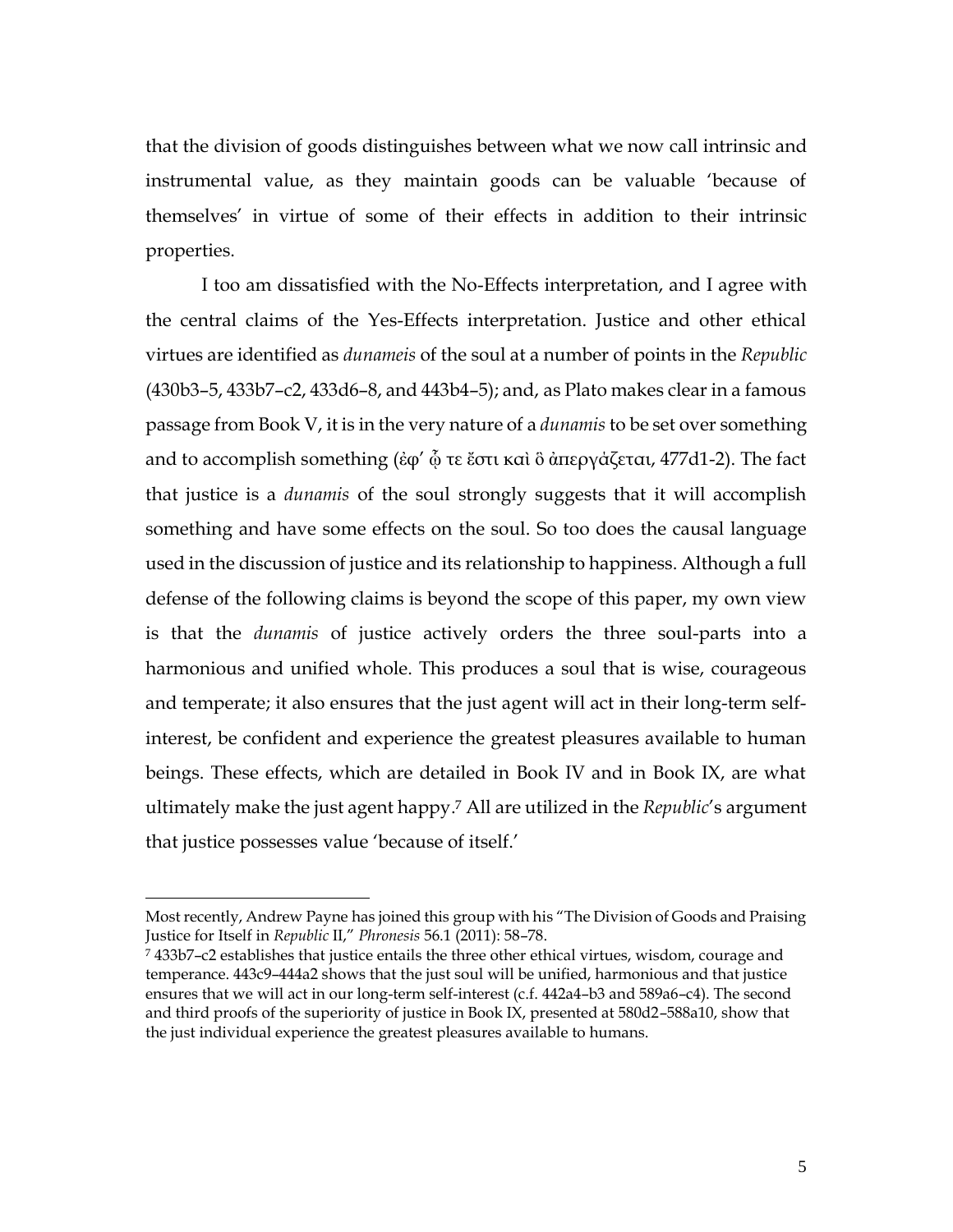That being said, the Yes-Effects interpretation is still wanting. While previous adherents have successfully objected to the central claims of the No-Effects interpretation, they have not yet given a plausible account of what it means for something to be valuable 'because of the things that arise from it' such that some of justice's effects can contribute to its value 'because of itself'. Certain scholars have neglected the issue. For example, Nicholas White, probably the most sophisticated and influential proponent of the Yes-Effects interpretation, devotes only one paragraph of his otherwise excellent 30-page paper to the nature of the things that arise from justice.<sup>8</sup> Others have offered lengthier but ultimately untenable accounts of what it means to for something to be valuable 'because of the things that arise from it.' <sup>9</sup> No Yes-Effects proponent has yet given a convincing account of the Kind-C Goods and what it means for them to be valuable only 'because of the things that arise from them.' Without a satisfactory explanation of the Kind-C Goods, this interpretation is incomplete and cannot be said to offer a coherent account of Glaucon's division of goods.

In this paper I try to complete the Yes-Effects project. By focusing on the Kind-C Goods, I offer an interpretation of what it means for something to be valuable 'because of the things that arise from it' such that some of justice's effects can contribute to its value 'because of itself'. I shall argue that a preponderance

<sup>8</sup> "The Classification of Goods in Plato's Republic" (above, n. 6): 420.

<sup>9</sup> In "The Division of Goods and Praising Justice for Itself in *Republic* II" (above, n. 6) Payne argues, for example, that the Kind-B goods possess value 'because of themselves' on account of (what he calls) their criterial benefits and that some of the Kind-C goods are valuable because of their criterial benefits as well. He thus takes the value Kind-B goods have αὐτό τε αὑτοῦ χάριν to be the same in kind as the value some Kind-C goods have τῶν δὲ μισθῶν τε χάριν καὶ τῶν ἄλλων ὅσα γίγνεται ἀπ' αὐτῶν. But this is clearly wrong. We want the value that the Kind-B Goods possess 'because of the things that arise from them' to be the same as the value possessed by the Kind-C Goods.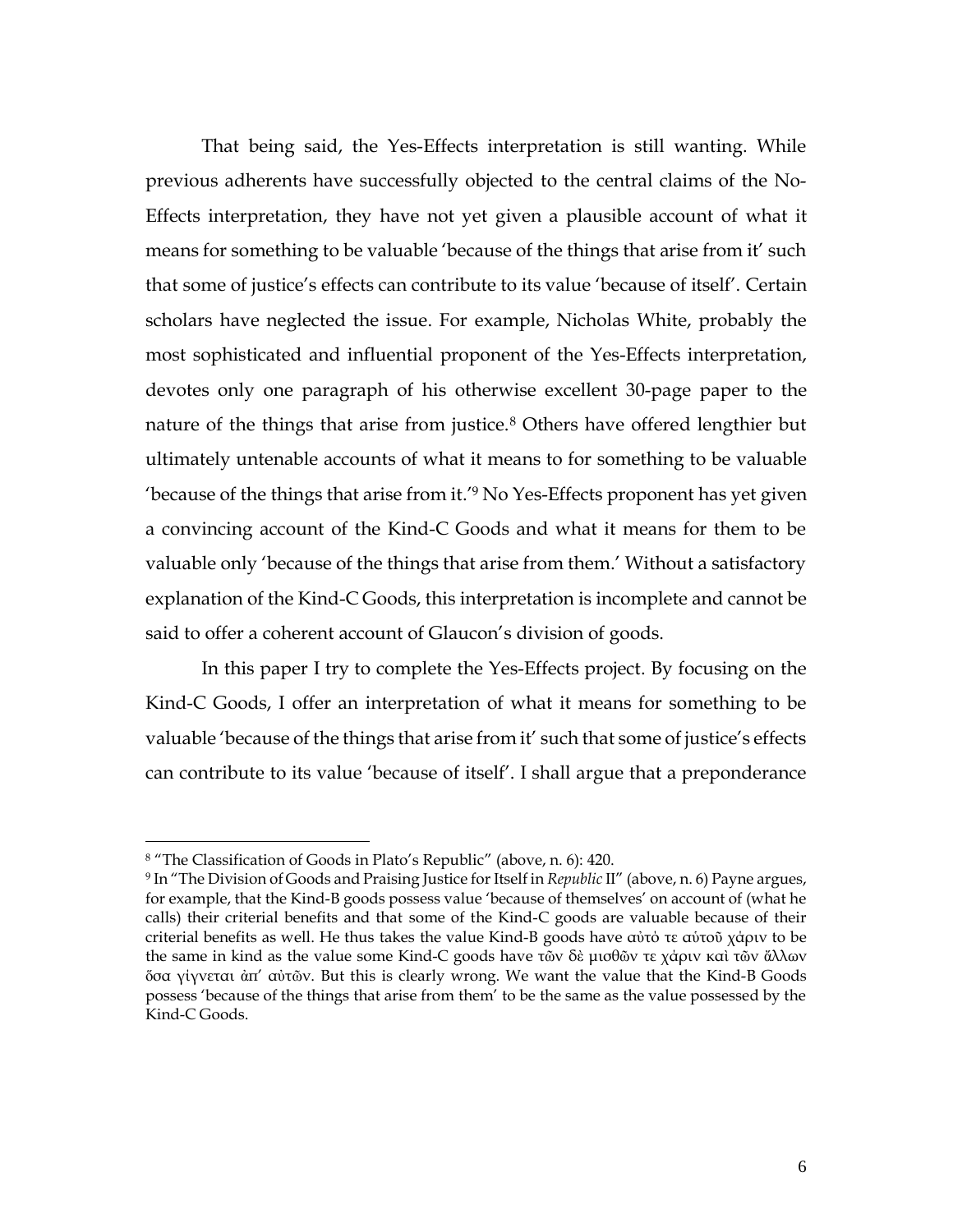of the evidence suggests that what it means to be valuable 'because of the things that arise from it' is to be valuable for effects that depend on the recognition of other agents. Despite the evidence in favor of this reading, two important objections have left previous scholars reticent to adopt it. After making the case for this interpretation, then, I spend a significant amount of time responding to one textual and one philosophical objection. Defusing these objections paves the way for a complete and viable Yes-Effects interpretation of the *Republic*. When Socrates claims that justice is valuable both 'because of itself' and 'because of the things that arise from it' he means that justice is valuable, first, because it and its immediate effects on the soul contribute to human happiness; and second, because the recognition of justice results in rewards and prizes that also contribute to happiness.

## **I-What are the Wages of Justice?**

In an important passage in Book X, Socrates explicitly transitions from treating the value justice possesses 'because of itself' to the value it possesses 'because of the things that arise from it' by turning to what he calls justice's wages (612a8–c3):

Haven't we done away with the other things in the argument and praised neither the wages nor the reputation of justice (οὐ τοὺς μισθοὺς οὐδὲ τὰς δόξας δικαιοσύνης), as you said Homer and Hesiod did? And haven't we found that justice itself is the best thing for the soul itself and that the soul should do just things…? – We have. That's most true. – Well then, Glaucon, can there now be any objection to, beyond these things, returning the wages (τοὺς μισθοὺς) – the full number and kind furnished for the soul both from people and gods – to justice and the rest of virtue?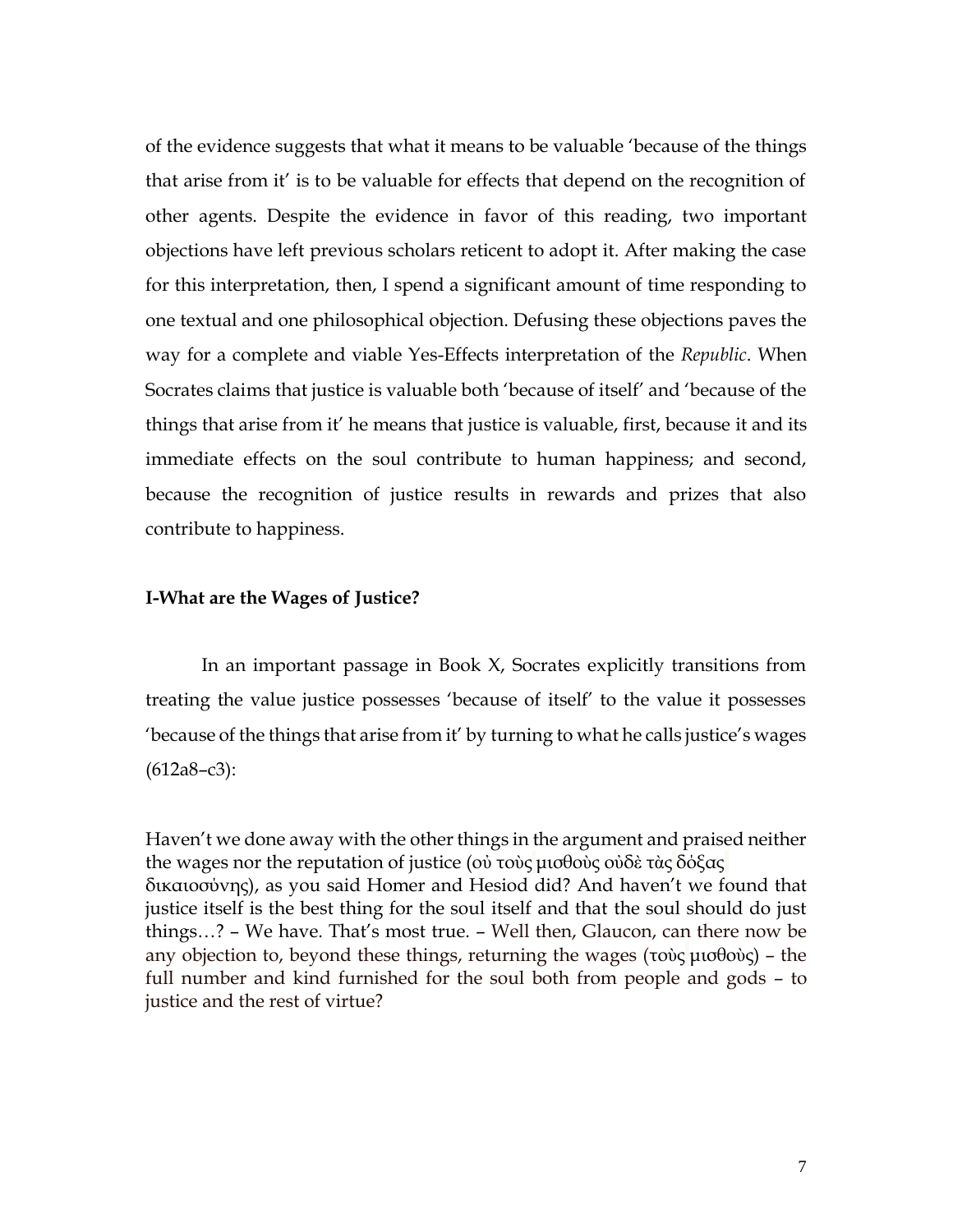Socrates goes on to enumerate three different sorts of wages: those that just agents receive from other people while they are alive, those that they receive from the gods while they are alive and those that they receive from the gods after they die (612e1–616b1). These wages are the only things identified as arising from justice in Book X. It is worth noting at the outset that this is a relatively small class of justice's possible effects – certainly a much smaller class than one would expect if justice's value 'because of the things that arise from it' derived from all of its beneficial effects, as proponents of the No-Effects interpretation must claim.

What, then, characterizes the wages of justice presented in Book X? They all depend on recognition or reputation of one sort or another – a point emphasized by the text time and time again. These wages are, Socrates says, *procured through reputation* and given to those who have justice (ἀπὸ τοῦ δοκεῖν κτωμένη ἃ δίδωσι τοῖς ἔχουσιν αὐτήν, 612d7–8). Over the course of the next Stephanus page, we are told in no fewer than three places that the justice of the just individuals is recognized by the gods and other people (612e2– 3, 613b2–6 and 613c5–7). This is why Socrates makes such a big deal of virtuous agents evincing their virtue for a protracted period of time. Even if one's justice goes unrecognized at first, over the course of an entire life it will be noticed and rewarded (613c9–e3). A similar point is made about the afterlife. Our dearly departed souls are judged in the court of the dead and receive rewards or punishments for their behavior on earth. With signs of all that they have done branded on their backs, the souls convicted of vice are sent away for a millennium of torture. (The true wages of sin is not death; they come after death.) Those found to be virtuous mount their judgments proudly on their chest and spend an equal amount of time indulging in heavenly delights (614a–615c). The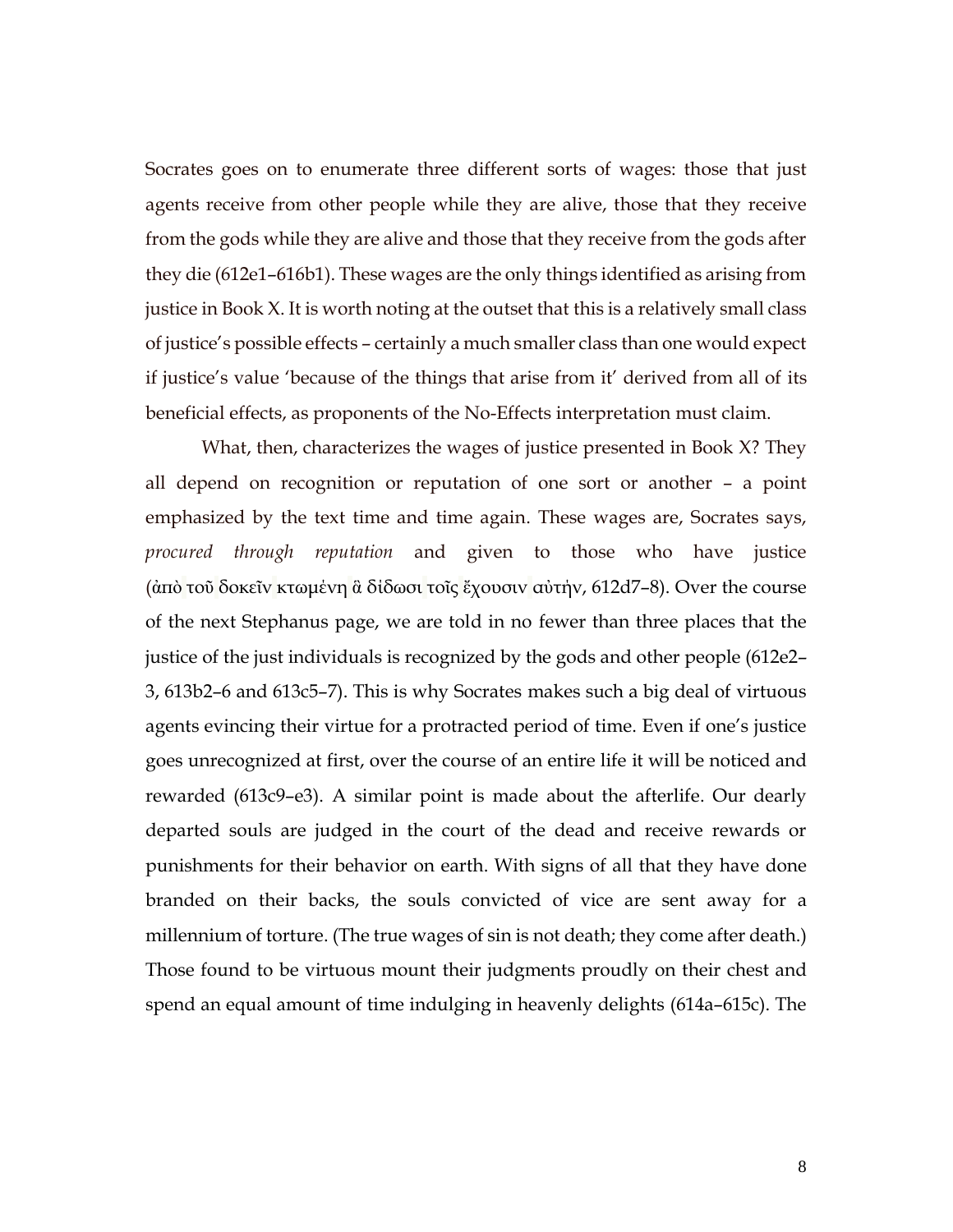documents attached to the just souls not only lay bare their moral characters for all to see, they literally display their sentences and the rewards of which they have been found worthy. In death, too, one's justice must be recognized in order to win its wages.

The picture developed in Book X is that the recognition of one's justice is causally responsible for the positive responses of the gods and other people and, therefore, for the wages elicited by these responses as well. I will call the wages received through being recognized as just recognitional rewards of justice. Book X gives every expectation that these recognitional rewards are exhaustive of the value justice possesses 'because of the things that arise from it.' And a close reading of Books II-IX confirms that justice's value 'because of the things that arise from it' is indeed exhausted by these rewards, as Socrates is on multiple occasions asked to show that justice is valuable 'because of itself' by showing that it contributes to the happy human life even if it is not recognized at all.

1) After Glaucon presents the division of goods, he and his brother, Adeimantus, implore Socrates to demonstrate the value of justice 'because of itself'. Adeimantus imposes the following constraints on Socrates' demonstration (367e1–4):

So then don't only show by argument that justice is stronger than injustice, but show, too, what each does because of itself to the one possessing it. Show that the one is good, the other bad, *whether or not one escapes the notice of gods and humans*.

The recognition of virtue must be excluded from Socrates' argument. It is only by removing the social and divine benefits associated with being just that one may isolate the value justice has 'because of itself'.

2) After this demand is made, Socrates introduces the famous city-soul analogy so that the investigation into justice may be conducted more expeditiously. Once the city is founded, he returns to the question of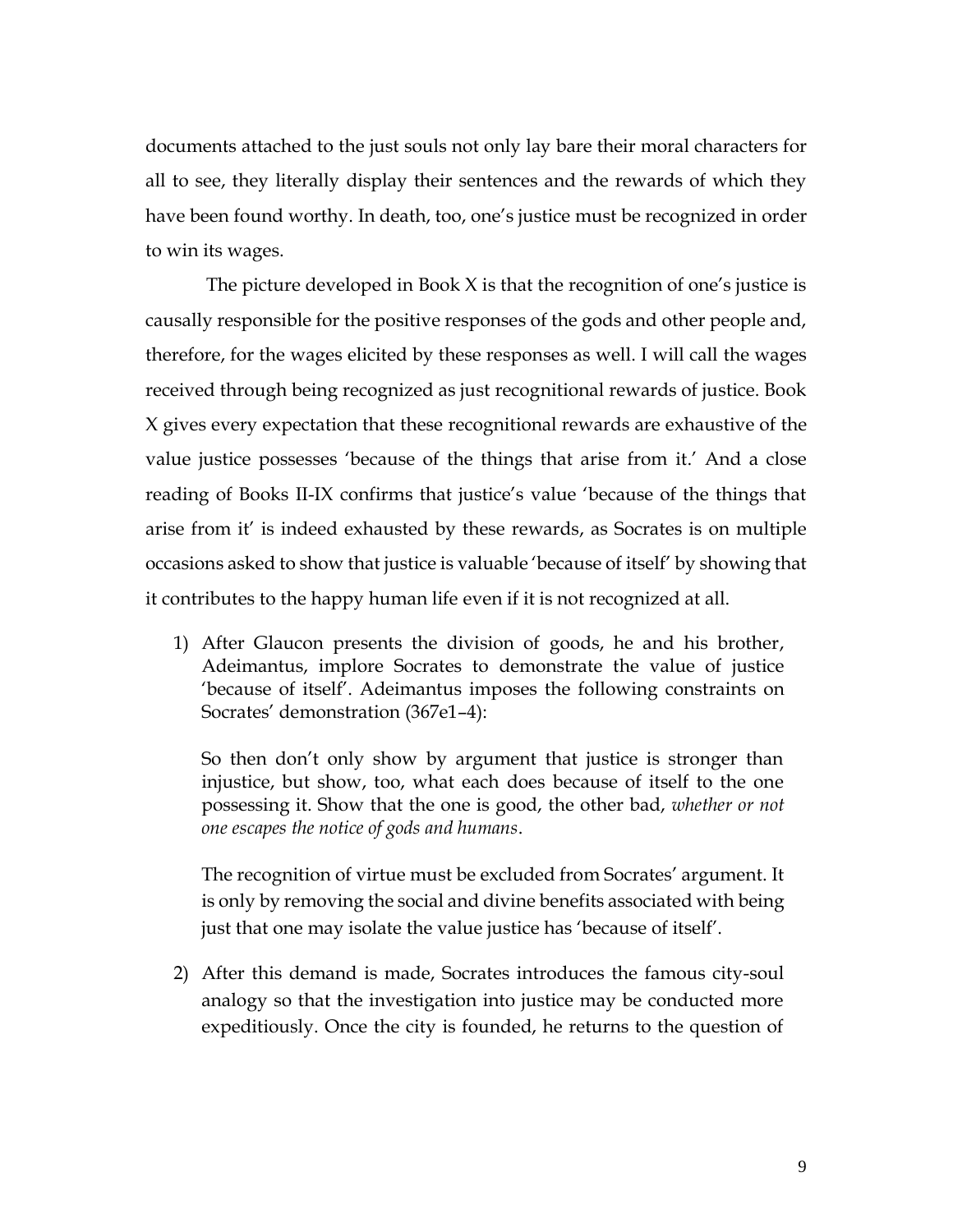justice and exhorts his interlocutors to investigate (427d2-7):

Whether somehow we might see wherever justice and injustice are, how they differ from one another and which the one who is going to be happy ought to possess, *whether or not they escape the notice of all the gods and humans.* 

Note that Socrates adopts the language used in Adeimantus' request and appears to be respecting the conditions imposed on him. He will investigate the status of justice without appealing to the benefits associated with being recognized by gods or humans.

3) Once Socrates has identified the nature of justice and injustice, he announces that what remains to be done is to consider which of the two will make the individual happier (444e6–445a4):

The remaining thing, then, as is likely, is for us to investigate again whether doing just things, practicing fine ones and being just is profitable *– if one goes unnoticed or not as such a person* – or if practicing injustice and being unjust is – *if one doesn't pay for it or, by being punished, becomes better.*

4) After Socrates offers his first proof of the superiority of justice in Book IX, we get an emphatic reminder that this proof does not depend on divine or social recognition of any kind. To confirm the legitimacy of his proof that the just individual is happier than the unjust individual, Socrates asks Glaucon (580c7–8):

Should I, then, announce it *whether or not they escape the notice of all humans and gods as being such?* – Announce it.

- 5) One more passage from Book X should be added. When Socrates is summarizing his demonstration that justice is valuable 'because of itself', he says (612c7–d2):
	- I gave to you the just person seeming-to-be-unjust and the unjust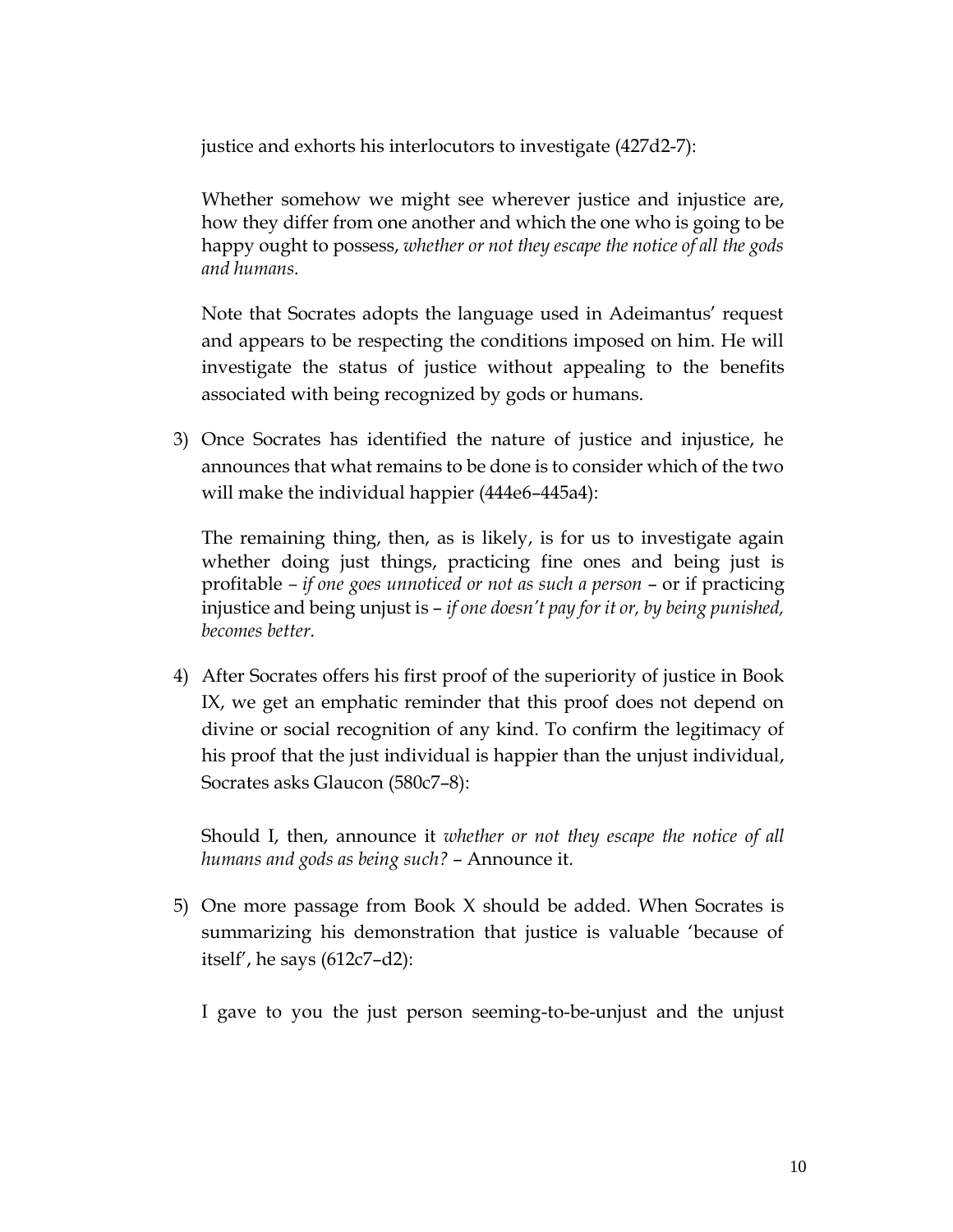person seeming-to-be-just. For you were claiming that even if it would not be possible for such things to escape the notice of gods and humans, *nevertheless this needed to be granted so that justice itself could be compared to injustice itself.*

These passages all occur at crucial junctures of the *Republic*. They either flag what we should expect to follow or summarize what has preceded – thus, these passages carry a significant amount of interpretive weight. We learn that the interventions of the gods and other humans threaten to obscure any fair evaluation of the value justice possess 'because of itself' and must be excluded from the investigation in Books II-IX. There are no indications that Socrates objects to the demands made by Glaucon and Adeimantus. On the contrary, Socrates seems to endorse the methodological constraint that he should praise justice as valuable by showing that the just individual lives a good life whether or not they are recognized as just. All the interlocutors agree that to properly evaluate justice and injustice it is necessary to prevent any considerations depending on the recognition of gods and humans from bleeding into the analysis of the value that they possess 'because of themselves.' In contrast the wages, which depend precisely on the recognition of the gods and humans, contribute to a different sort of value. They contribute to the value justice possesses 'because of the things that arise from it.'

That these wages contribute to justice's value 'because of the things that arise from it' is a point of agreement between Socrates and his opponents. While advancing the immoralist thesis that injustice is better than justice, Glaucon classifies justice as a Kind-C Good: not at all good 'because of itself' but 'because of the things that arise from it.' He cites the view of most people who claim that although the practice of justice is itself difficult and unprofitable, a reputation for justice (whether deserved or not) procures many great rewards from the gods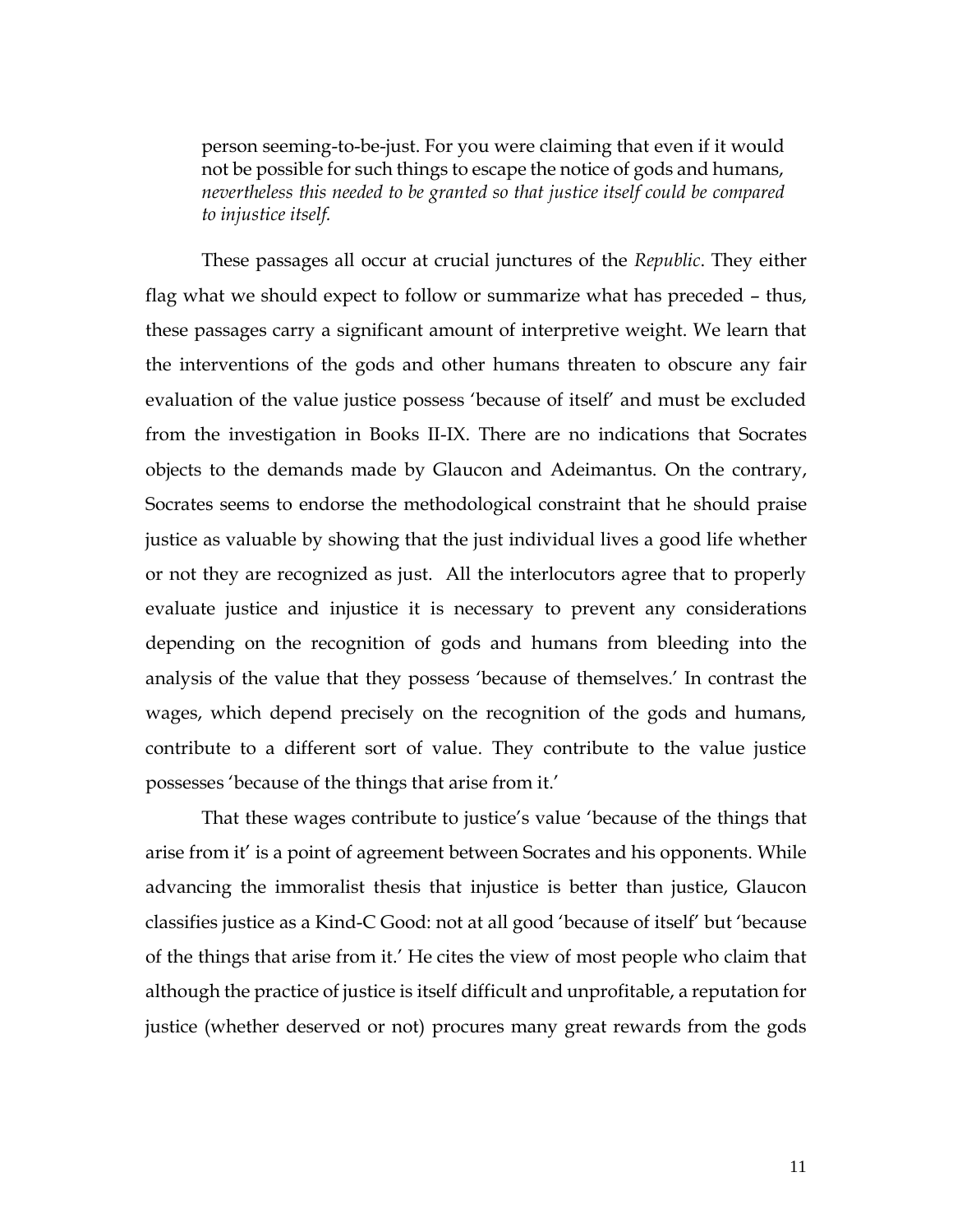and other people. Political offices, a choice spouse and the privilege of marrying one's child into a good family are all available to those who are thought to be just (362b2–4). Interestingly, Plato takes pains to remind the reader that the rewards of justice identified by Glaucon in Book II are the very same ones identified later by Socrates in Book X, about which we have spoken above (613d4–5). This reminder is meant to underscore the similarity between the views of Glaucon and Socrates regarding the wages of justice.

This is important to note. Whereas Socrates believes that justice is a Kind-B Good, valuable both 'because of itself' and 'because of the things that arise from it,' Glaucon claims it is valuable only 'because of the things that arise from it.' But for both Glaucon and Socrates the value justice possesses 'because of the things that arise from it' is exhausted by the recognitional rewards of justice. Given that the division of goods is introduced precisely to facilitate an appreciation of justice and its value, the only good discussed at any length in the *Republic*, this suggests that what it is for something to be valuable 'because of the things that arise from it' is – as in the case of justice – for it to be valuable for those of its effects that depend on the recognition of other agents. This suggestion enjoys significant textual support.

Consider Glaucon's initial characterization of the Kind-C Goods (357c8–d2):

ταῦτα γὰρ ἐπίπονα φαῖμεν ἄν, ὠφελεῖν δὲ ἡμᾶς, καὶ αὐτὰ μὲν ἑαυτῶν ἕνεκα οὐκ ἂν δεξαίμεθα ἔχειν, [1] τῶν δὲ μισθῶν τε χάριν καὶ [2] τῶν ἄλλων ὅσα γίγνεται ἀπ' αὐτῶν.

For we would say these are onerous, but that they benefit us, and we would not choose to have them for the sake of themselves, but on account of [1] the wages and [2] the other things that arise from them.

To understand the sort of value Glaucon ascribes to these goods, we must analyze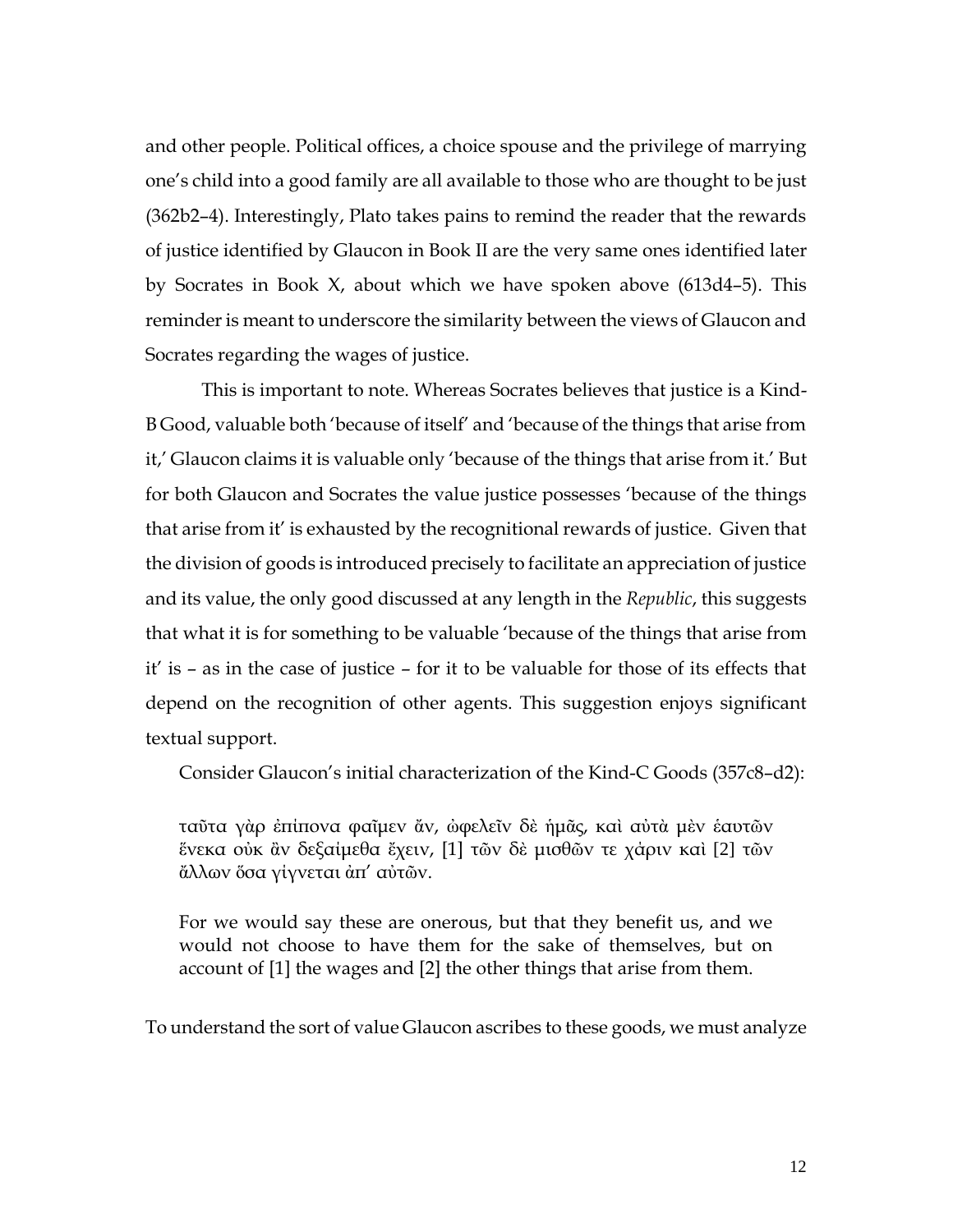'[1] the wages and [2] the other things that arise from them.' We will consider the two parts of this expression separately.

I have already argued that in the case of justice, wages refer only to the goods that accrue through an individual being recognized as just. And far from being abnormal, this reflects the way that *misthos* is standardly used by Plato. Outside the *Republic,* Plato uses this word almost exclusively to refer to monetary fees. A *misthos* is the remuneration received for services rendered – in most cases, for educational services. <sup>10</sup> One must, of course, be recognized as having completed such services (and preferably to have completed them well) in order to get paid. <sup>11</sup> The word has a very similar, although slightly more expansive, use in the *Republic* itself. Aside from being used of the recognitional rewards of justice discussed in Book X, it is used of monies paid for services as well as the honor bestowed upon those deserving of it.<sup>12</sup> All the same, there are good textual grounds to think '[1] the wages' refers to recognitional rewards of the Kind-C Goods.

What of '[2] the other things that arise from them'? If this refers to any and everything that might come from a good, such as beauty, confidence or comfort,

<sup>&</sup>lt;sup>10</sup> A TLG search of the uses of μισθός in all cases and numbers yielded 72 instances in the Platonic corpus. Three of these occur in the spuria. Of the remaining 69 instances, 32 appear in the *Republic* and 37 in the *Apology, Euthyphro, Laches, Lysis, Hippias Major, Protagoras, Gorgias, Meno, Euthydemus, Theaetetus, Sophist* and *Laws.* Outside the *Republic*, Plato uses this word to refer to monies paid for services rendered. The majority of cases refer to fees paid to teachers, quite often to the sophists. In one case (*Laws* 921e1), *misthoi* is used to refer to honors given as "pay" to those in the military. The recognition of military valor is what engenders the honor paid to soldiers. <sup>11</sup> Otherwise wages are withheld or demanded back (*Meno* 91d–e).

 $12$  In one exceptional case, the word is used to refer to the triad of money, honor or penalty ( $\hat{\eta}$ ) ἀργύριον ἢ τιμήν, ἢ ζημίαν, 347a3–5). Because the penalty in this case is being ruled by a less skilled ruler, something which one might suffer without being recognized at all, this seems to be a counterexample to my claim. But Plato clearly flags this as an aberrant use of the word by having Glaucon interject and complain to Socrates that he does not understand "what penalty you mean or how you can call it a wage" (347a6-7). Socrates' use of *misthos* to refer to a penalty is the exception proving the rule about its appropriate use.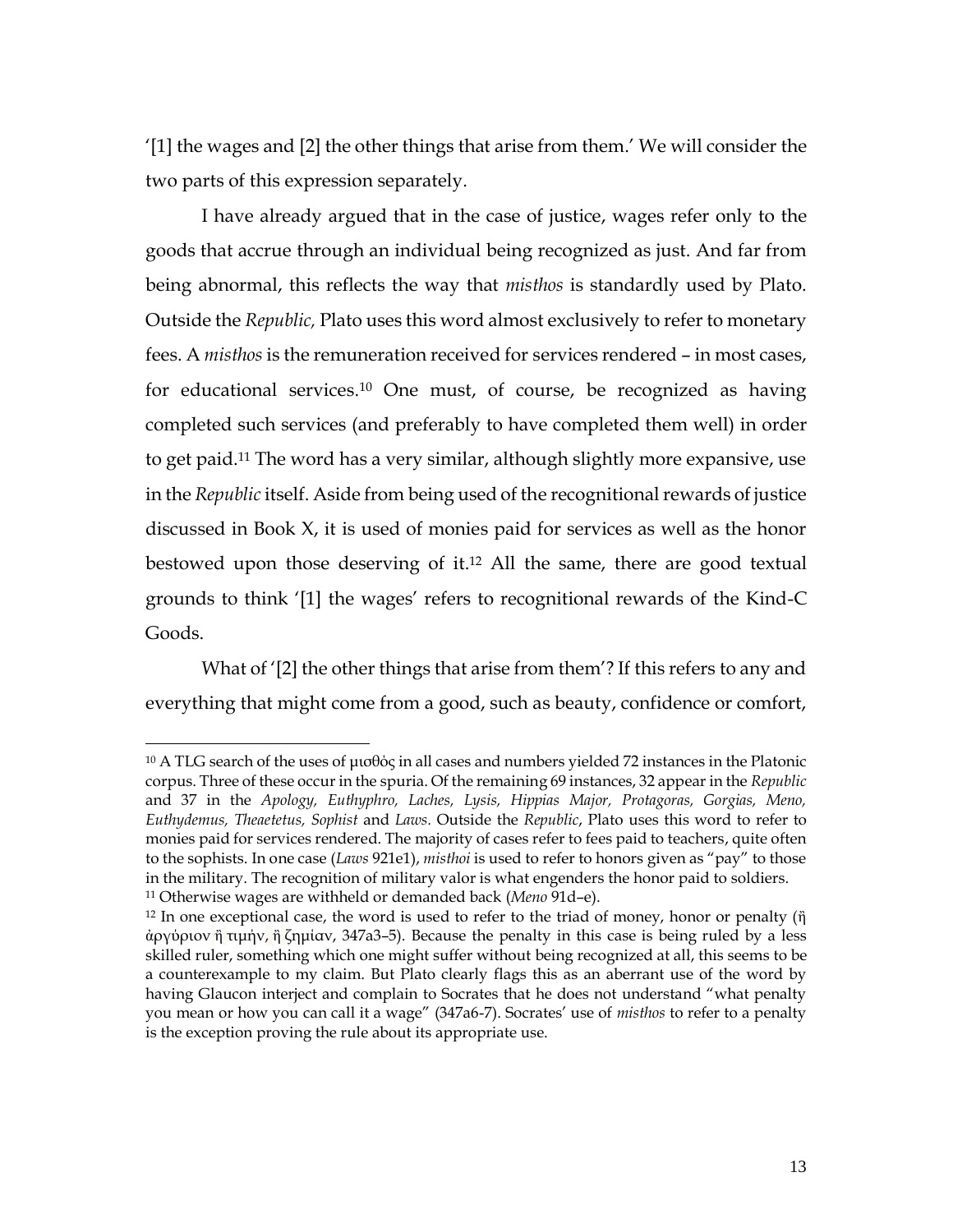then obviously the Kind-C Goods are valuable for much more than their recognitional rewards. But this is far from certain. Note, in the first place, that there is a question about how we should construe the Greek. There are at least two possible antecedents to which the final word of the expression could refer. All the translations of which I am aware read the *autôn* as picking up the *auta* two lines above, which is itself a pronoun whose antecedent is the Kind-C Goods under discussion in this passage. On this construal, *tôn allôn hosa gignetai ap' autôn*  are *everything other than the wages which come to be from the Kind-C Goods*. This construal is of course neutral about what comes from the Kind-C Goods. The relationship of coming to be from something could be very capacious or rather restricted. But it is also linguistically possible for the antecedent of *ap' autôn* to be *tôn misthôn*, in which case Glaucon would be saying that the Kind-C Goods are valuable on account of both their wages and *the things that come from those wages*. 13 If this is the correct way to construe the sentence, then the value of the Kind-C Goods derives entirely from their wages, which themselves depend on the recognition of others.<sup>14</sup>

At least two considerations suggest that this neglected construal is preferable to the alternative. First, the proximity of *tôn misthôn* to *ap' autôn* would seem to make it a more natural antecedent than *auta*. And, second, in a nearby parallel passage mentioning 'the other things that arise from them,' wages are the only plural antecedent available.<sup>15</sup> These considerations are certainly not

<sup>13</sup> One might object that the *tôn allôn* makes this construal impossible. It is the wages and *the other things* that arise from them, which suggests that these other things are distinct from the wages. But *allos* does not need to mean 'other.' It is often used to mean 'as well as' or 'in addition to,' as in Σωκράτης καὶ αἱ ἄλλαι γυναῖκες. See Smyth, 1272.

<sup>&</sup>lt;sup>14</sup> Thanks to Hendrik Lorenz and Thomas Davies for discussing this construal with me.

<sup>15</sup> ἐπιθυμῶ γὰρ ἀκοῦσαι τί τ' ἐστὶν ἑκάτερον καὶ τίνα ἔχει δύναμιν αὐτὸ καθ' αὑτὸ ἐνὸν ἐν τῇ ψυχῇ, τοὺς δὲ μισθοὺς καὶ τὰ γιγνόμενα ἀπ' αὐτῶν ἐᾶσαι χαίρειν (358b4–7).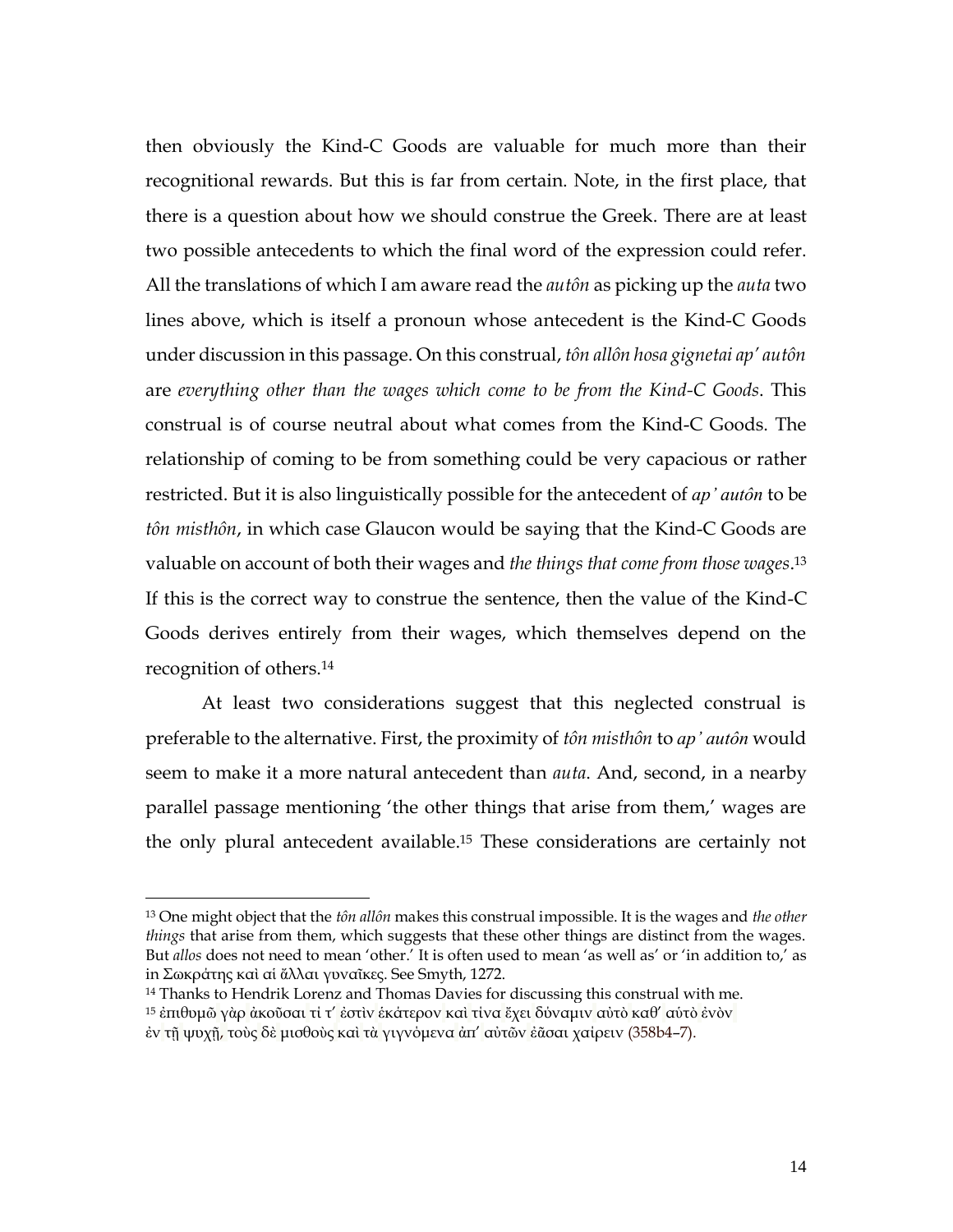decisive, and I do not want to insist that this construal is the correct one.<sup>16</sup> But one wonders if this construal has been neglected out of a stubborn resistance to alternative ways of understanding the division of goods.

Even if one does not read the Greek in this way, there is good reason to think the second part of Glaucon's expression must refer to recognitional rewards of one sort or another. This is made clear a few lines later, immediately after Socrates classifies justice as a Kind-B Good, in the only other text that explicitly discusses the nature and value of the Kind-C Goods (358a1–6):

Ἐγὼ μὲν οἶμαι, ἦν δ' ἐγώ, ἐν τῷ καλλίστῳ, ὃ καὶ δι' αὑτὸ καὶ διὰ τὰ γιγνόμενα ἀπ' αὐτοῦ ἀγαπητέον τῷ μέλλοντι μακαρίῳ ἔσεσθαι. Οὐ τοίνυν δοκεῖ, ἔφη, τοῖς πολλοῖς, ἀλλὰ τοῦ ἐπιπόνου εἴδους, ὃ μισθῶν θ' ἕνεκα καὶ εὐδοκιμήσεων διὰ δόξαν ἐπιτηδευτέον.

I at least think that [justice] is in the finest kind [of goods], [the kind] which ought to be prized both because of itself and because of the things that arise from it by the one who is going to be blessed. – Well, it does not seem so to the many, but rather that [it] is a member of the painful kind [of goods], [the kind] which should be practiced for the sake of wages and good repute coming from reputation.

I have found it necessary to fill out the structure of this passage because its translation is sometimes blundered, and blundered in a big way. Grube's translation (later revised by C.D.C. Reeve), for example, renders the last two lines: "That isn't most people's opinion. They'd say that justice belongs to the onerous kind, and is to be practiced for the sake of the rewards and popularity that come from a reputation for justice…"<sup>17</sup> This translation runs roughshod over the neuter relative pronoun, *ho*, and takes justice as the subject of the relative

<sup>16</sup> The *men…de* structure of the sentence militates in favor of the standard translation, as it makes it somewhat more natural to construe *auta* as the antecedent of *autôn*.

<sup>17</sup> *Plato: Complete Works* (above, n. 1): 999.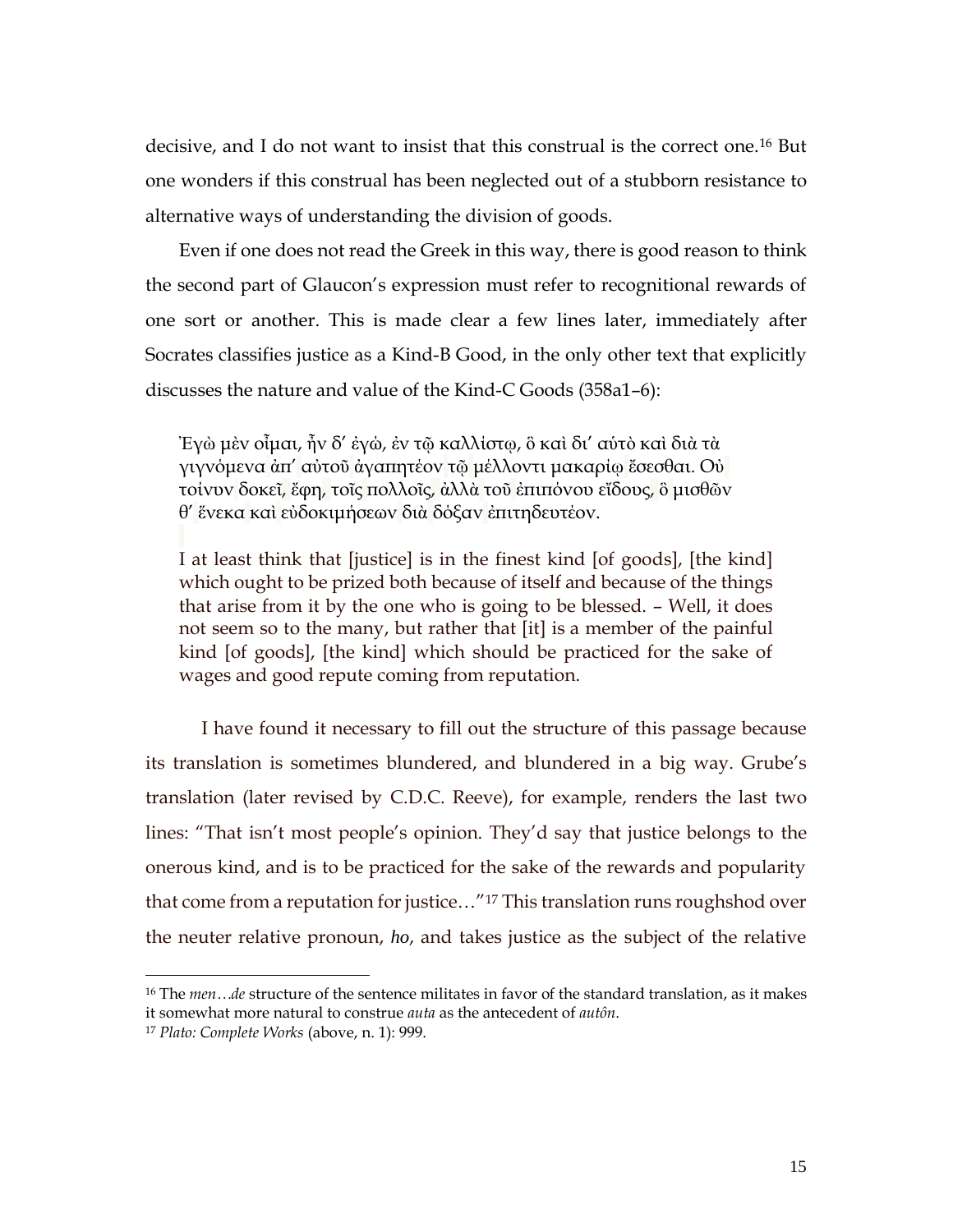clause. But this cannot be correct. The marked parallelism with the previous two lines, which are clearly not about justice itself but the entire class of Kind-B Goods, and the ready availability of a neuter noun compel us to construe *tou epiponou eidous* as the antecedent and translate as I have above.<sup>18</sup>

This is crucial because, once read correctly, this passage does not offer a statement of why justice is to be practiced but a second, fuller characterization of the Kind-C Goods and why they are valuable. We can draw from this second characterization to supplement our account of Kind-C Goods in the division of goods itself, which unfortunately leaves the second source of these goods' value underspecified. Our second passage indicates that, aside from their wages, the Kind-C Goods are valuable because of *eudokimêseis dia doxan*. <sup>19</sup> This good repute should be read back into the division of goods to fill out the second sort of valuable effect possessed by the Kind-C Goods. We must understand that they are valuable on account of [1] the wages and [2] good repute coming from reputation. Even if we reject the alternative translation of the division of goods, there is significant textual evidence that the Kind-C Goods are valuable for those of their effects that depend on recognition of one sort or another.

Thinking through the wages of justice leads to the conclusion that the value a good possesses 'because of the things that arise from it' is entirely mediated through the recognition of others. This is made clear in the case of

<sup>18</sup> Others have seen this. Alan Bloom (*The Republic of Plato* (New York: Basic Books, 1991), 36) does a better job with his literal translation: "'Well, that's not the opinion of the many', he said, 'rather it seems to belong to the form of drudgery, which should be practiced for the sake of wages and the reputation that comes from opinion…" Although it would be preferable if Bloom explicitly identified the 'form of drudgery' as the Kind-C Goods, he sees that the relative pronoun must refer back to the τοῦ ἐπιπόνου εἴδους.

<sup>19</sup> Note that the *dia doxan* modifying the good repute suggests that, much like the wages of justice, the reputation is causally responsible for good repute.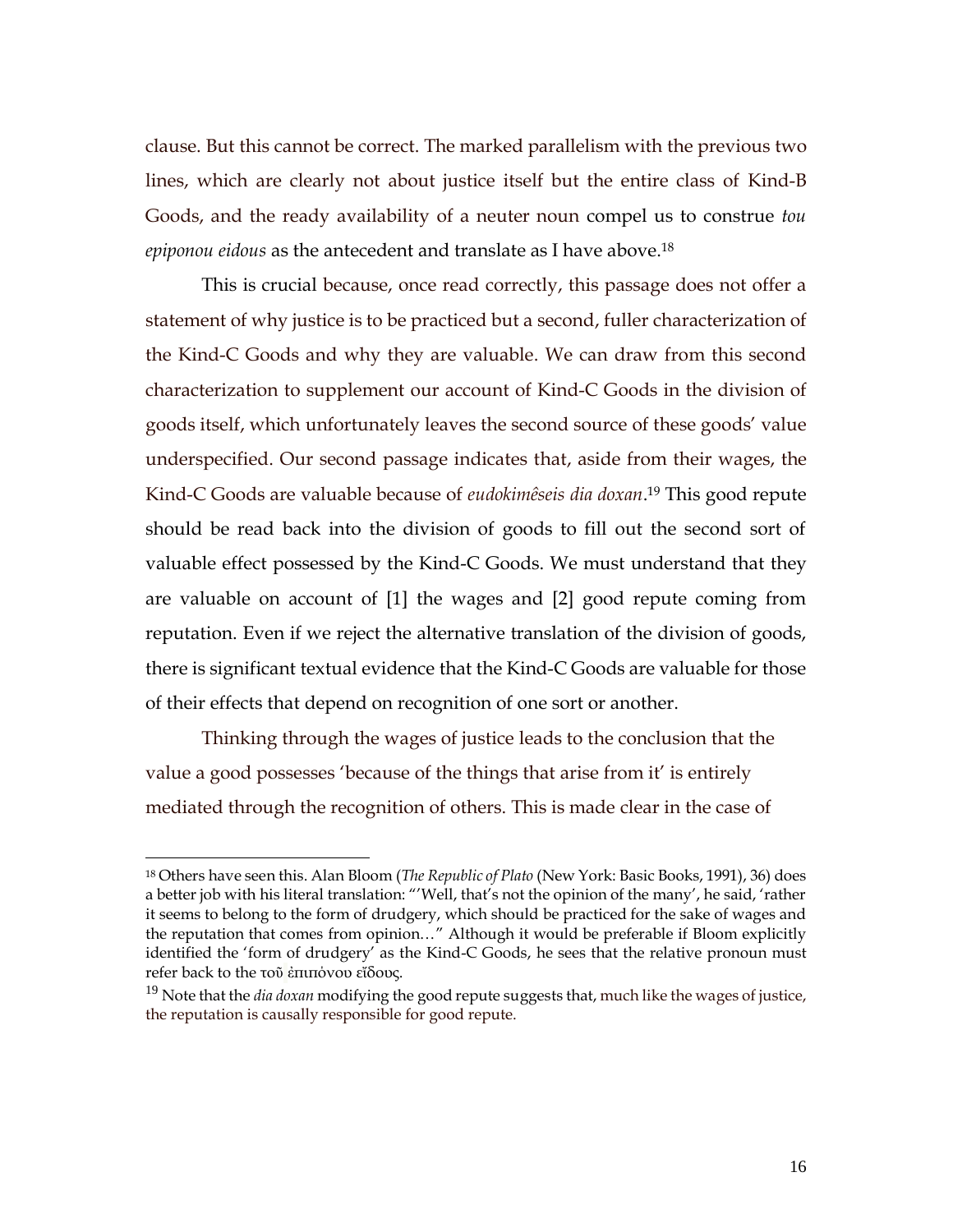justice from Glaucon and Socrates' discussions of it in Books II and X. But further investigation and close textual analysis reveal that this a general truth about all goods. For there are only two characterizations of the Kind-C Goods and the value they possess in the *Republic*, and I have argued that a sensitive treatment of these characterizations is not only compatible with an interpretation according to which the value something possesses 'because of the things that arise from it' depends on recognition of one sort or another, but that it actually mandates such an interpretation.

## **II-Two Objections**

In order to defend my interpretation and complete my argument on behalf of the Yes-Effects interpretation, I shall consider two important objections. Skeptics will raise both a textual and a philosophical challenge. I will state the textual challenge first. The three examples of Kind-C Goods that Glaucon gives in his division are athletic training (τὸ γυμνάζεσθαι), medical treatment while sick (τὸ κάμνοντα ἰατρεύεσθαι), and practicing medicine and other moneymaking activities (ἰάτρευσίς τε καὶ ὁ ἄλλος χρηματισμός). These examples are normally assumed to be valuable for bodily fitness (or, perhaps, health), the restoration of good health and monetary compensation respectively. Yet fitness and good health don't seem to be recognitional rewards, as the processes that produce them do not depend on recognition of any kind. Thus, an objector will claim my argument must be mistaken because it cannot possibly accommodate Glaucon's examples of Kind-C Goods. It must be that the value Kind-C Goods possess 'because of the things that arise from them' derives, at least in some cases,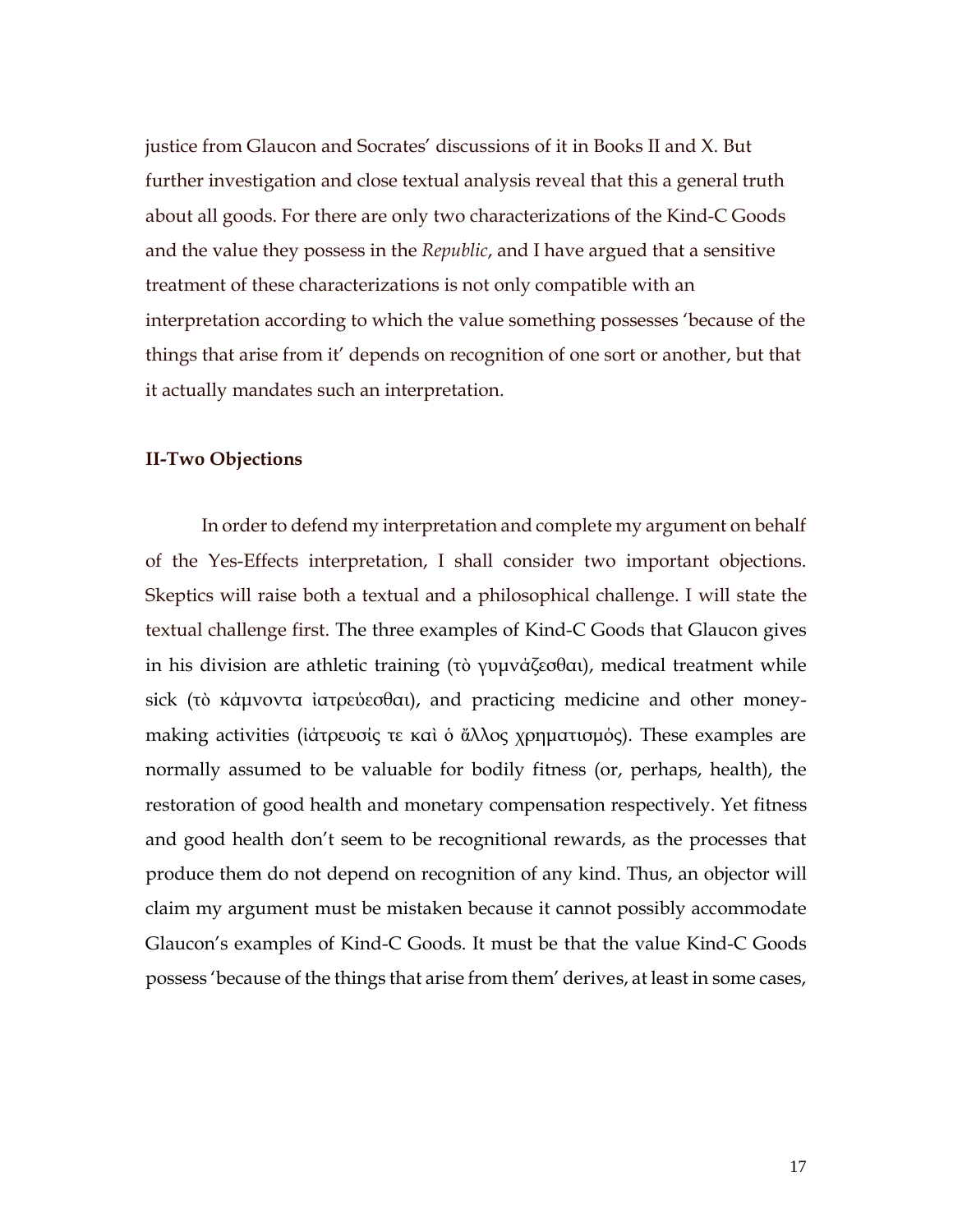from effects other than those that depend on social or divine recognition. <sup>20</sup>

I grant that this is a serious objection. If I cannot respond to it, my interpretation of the dialogue will be far less plausible. My response is to bite the bullet and say that even these three goods are valued for their recognitional rewards. I will argue that, according to the division of goods as articulated by Glaucon, undergoing athletic training is valuable for the sake of prizes and honors, undergoing medical treatment while sick is valuable for other recognitional rewards, such as making money or winning honor, and practicing medicine is valuable for the salary and social esteem that doctors receive.

I begin with a methodological point. Glaucon twice uses the first-person plural while discussing the Kind-C Goods. He explains that 'we' choose to pursue these goods – despite the fact that doing so is difficult or painful – on account of the benefits to which they give rise. This reveals something about the thinking behind Glaucon's classification: he looks to the experiences and practices of his contemporaries to determine the value of particular goods. We have seen this already in the case of justice. In response to Socrates' claim that justice is a Kind-B Good, Glaucon counters that it is a Kind-C Good by appealing to what 'the many' think and, in particular, by highlighting the recognitional rewards that they take to be the fruit of justice's labor. To understand the value that Glaucon ascribes to athletic training, receiving medical treatment while sick or practicing medicine and other money-making activities, we should ask why he and his contemporaries would engage in these practices.

We begin with the most straightforward example, *iatreusis te kai ho allos* 

<sup>20</sup> This objection has been made most recently by Payne, "The Division of Goods and Praising Justice for Itself in *Republic* II" (above, n. 6), 76: A Kind-C Good "such as medical treatment produces valuable consequences apart from any consequence based on reputation." A similar charge is made by Perry, *Plato's Craft of Justice* (above, n. 3): 106.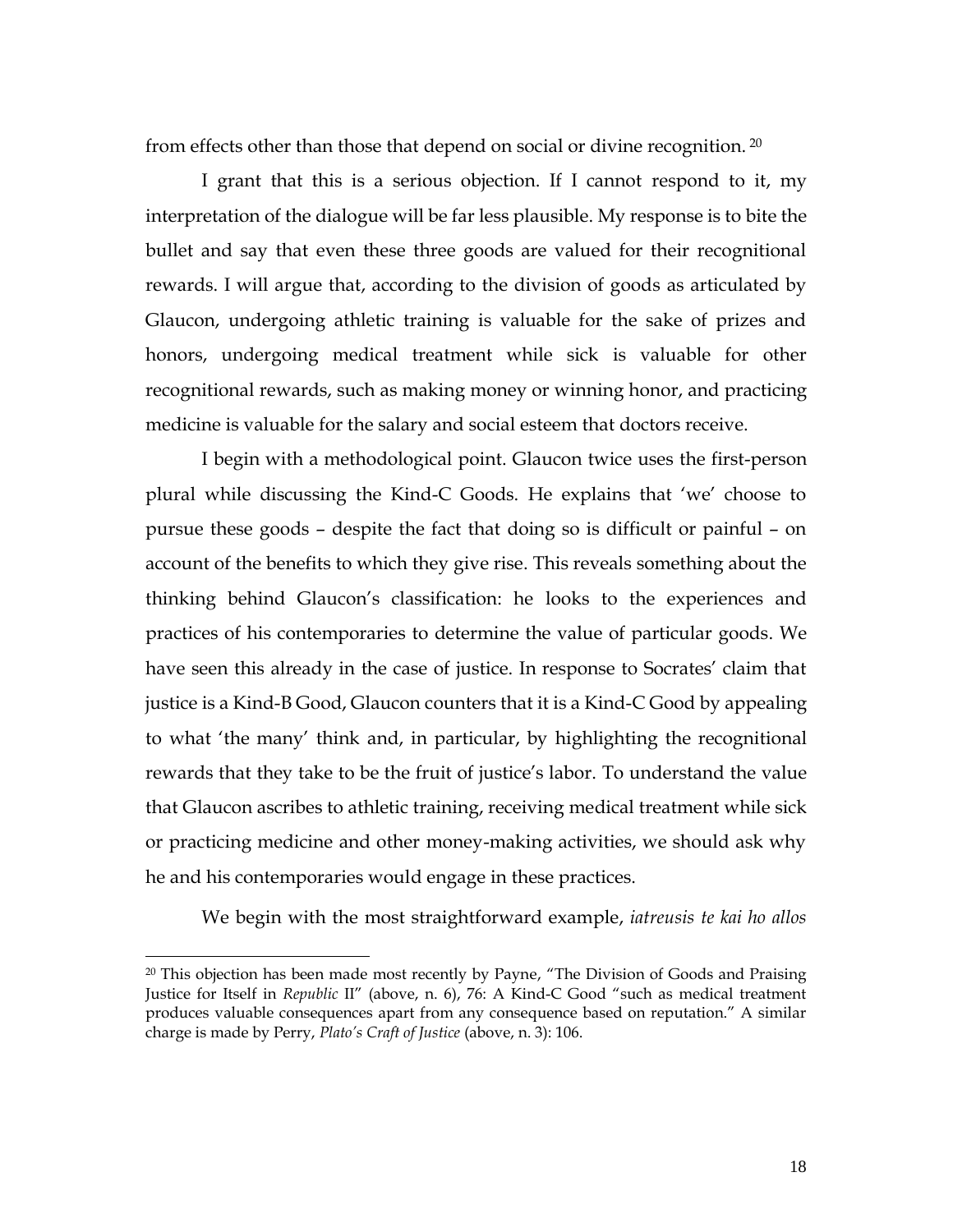*xrêmatismos*. Glaucon clearly does not think his contemporaries value practicing medicine for itself. The activities involved in treating others were often uncomfortable and hazardous. <sup>21</sup> And though restoring a patient's health was no doubt recognized as beneficial for the patient and society more generally, this did not make the activity good for doctors. So why did the doctors practice medicine? The mention of the other 'money-making activities' – which is almost epexegetic of practicing medicine – indicates Glaucon's answer: doctors practiced medicine in order to get paid. Non-Platonic texts suggest that Glaucon is correct in assuming money is what doctors were really after, <sup>22</sup> though to be sure, certain doctors may also have desired social prestige and authority among their peers. <sup>23</sup> Presumably this was true for all the crafts. One person became a house-builder to earn a salary and another entered politics because they desired honor. In each case, the money-making activities are valued for the wages and esteem that arise from them.

I turn now to *to gumnazesthai*. Although Socrates surely believes that athletic training produces strong bodies, in Book III he says that the purpose of such training is to improve the overall condition of the soul (410b1–412a7). It is

<sup>21</sup> In *Breaths* 1, the Hippocratic author points out that medicine is often a great imposition on doctors, who must see many terrible sights and touch many unpleasant things. Practicing medicine was also dangerous. In Thucydides' account of the plague, the historian observes that doctors died earlier and in larger numbers than the general population (II.47).

<sup>22</sup> Aristophanes has one of his characters in *Plutus* say that where there are no *misthoi,* there are no doctors. The implication is clearly that wages are the reason doctors practice medicine (407– 8): τίς δῆτ᾽ ἰ[ατρός](http://www.perseus.tufts.edu/hopper/morph?l=i%29atro%2Fs&la=greek&can=i%29atro%2Fs0&prior=dh%3Dt%27) ἐστι [ν](http://www.perseus.tufts.edu/hopper/morph?l=nu%3Dn&la=greek&can=nu%3Dn1&prior=e)sti)ῦν ἐ[ν](http://www.perseus.tufts.edu/hopper/morph?l=e%29n&la=greek&can=e%29n1&prior=nu%3Dn) [τ](http://www.perseus.tufts.edu/hopper/morph?l=th%3D%7C&la=greek&can=th%3D%7C0&prior=e)n)ῇ [πόλει;](http://www.perseus.tufts.edu/hopper/morph?l=po%2Flei&la=greek&can=po%2Flei0&prior=th%3D%7C) οὔτε γὰρ ὁ [μισθ](http://www.perseus.tufts.edu/hopper/morph?l=misqo%5Cs&la=greek&can=misqo%5Cs0&prior=o()ὸς οὐδὲν ἔστ᾽ οὔθ᾽ ἡ [τέχνη](http://www.perseus.tufts.edu/hopper/morph?l=te%2Fxnh&la=greek&can=te%2Fxnh0&prior=h().

<sup>23</sup> Despite the fact that most practicing doctors were *banaustikoi* and would, therefore, have been looked down upon by those members of the aristocratic class who believed working for wages was beneath them, doctors could trace their lineage back to Asklepios. "By doing so, they undoubtedly gained, and presumably intended to gain, authority and prestige among the population at large…" (See Bronwen Wickkiser's *Asklepios, Medicine, and the Politics of Healing in Fifth-Century Greece* (Baltimore: Johns Hopkins University Press, 2008), 54). Additionally, as Vivian Nutton notes (*Ancient Medicine* (New York: Routledge, 2004), 87), doctors could win significant social capital by being appointed to serve their city.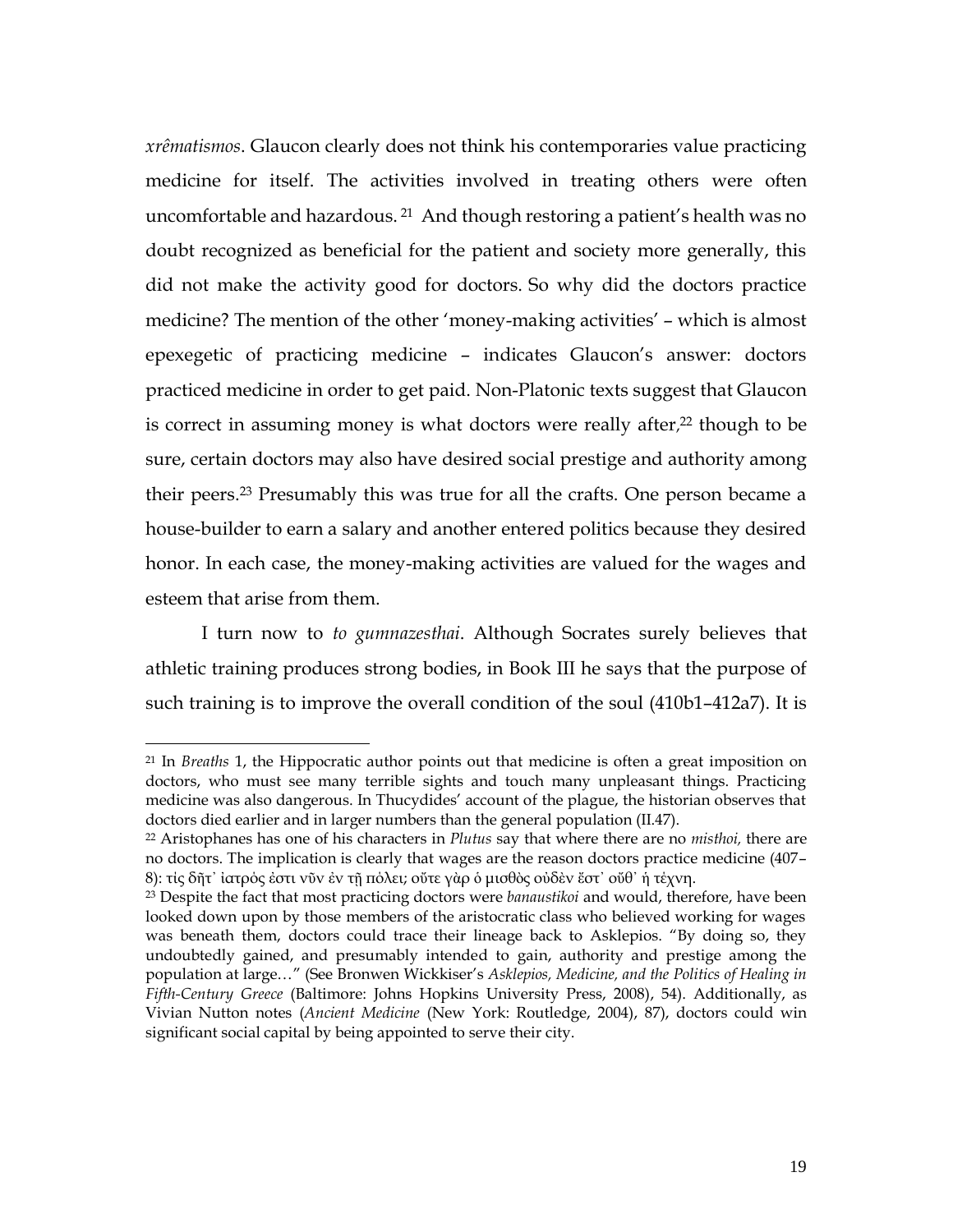very unlikely that Glaucon included the example of athletic training as a Kind-C Good on the philosophically-loaded assumption that its beneficial effects include a properly attuned soul. He must, then, disagree with Socrates' assessment of the good-making feature of *to gumnazesthai*. <sup>24</sup> But why did Glaucon think it was valuable? I suggest that he and his contemporaries practiced and valued such training for the prizes and rewards that could be won from athletic competitions.

Evidence from elsewhere in Plato's dialogues suggests that athletic training served two broad functions: training children in general physical education (which would have included basic training for war) and, more particularly, preparing youths for athletic competition.<sup>25</sup> This is also suggested by what we know about ancient athletic trainers.<sup>26</sup> The close relationship with athletic competitions is important to note because, "etymologically and historically, 'athletics' presupposed prizes (*athla*) and 'prize-givers' (*athlothetai*). In short, Greeks could not imagine life without athletics, nor athletics without

 $24$  This is a subtle but significant indication that Plato would not agree with Glaucon's characterization – and perhaps even classification – of some goods. Socrates will later suggest that virtuous individuals enjoy activities that promote the harmony and proper functioning of their soul (443d–444a). Presumably, such people would put *to gumnaszesthai* among the Kind-B Goods, because for them it would be valuable both 'because of itself' and 'because of the things that arise from it.' We must reject the view of Reeve, *Philosopher*–*Kings* (above, n. 3), 33, who claims that Glaucon's division "is really Plato's division of goods." Careful attention indicates that Socrates, who speaks for Plato if anyone does, has subtle reservations about Glaucon's treatment of the goods.

<sup>25</sup> See, for example, *Laws* 764c5–7: "The fitting thing to do after this would be to establish officials for music and athletic training – and two for each of these: those for the sake of education in them and those for the sake of competition." See also *Politics* 1288b10–19, where Aristotle holds that the athletic trainer has the expertise to train students for competition.

<sup>26</sup> According to Donald Kyle (*Athletics in Ancient Athens* (Leiden: Brill, 1987), 142), the "γυμναστής was a more specialized trainer, hired to prepare an athlete for competition, supervising his exercises and diet"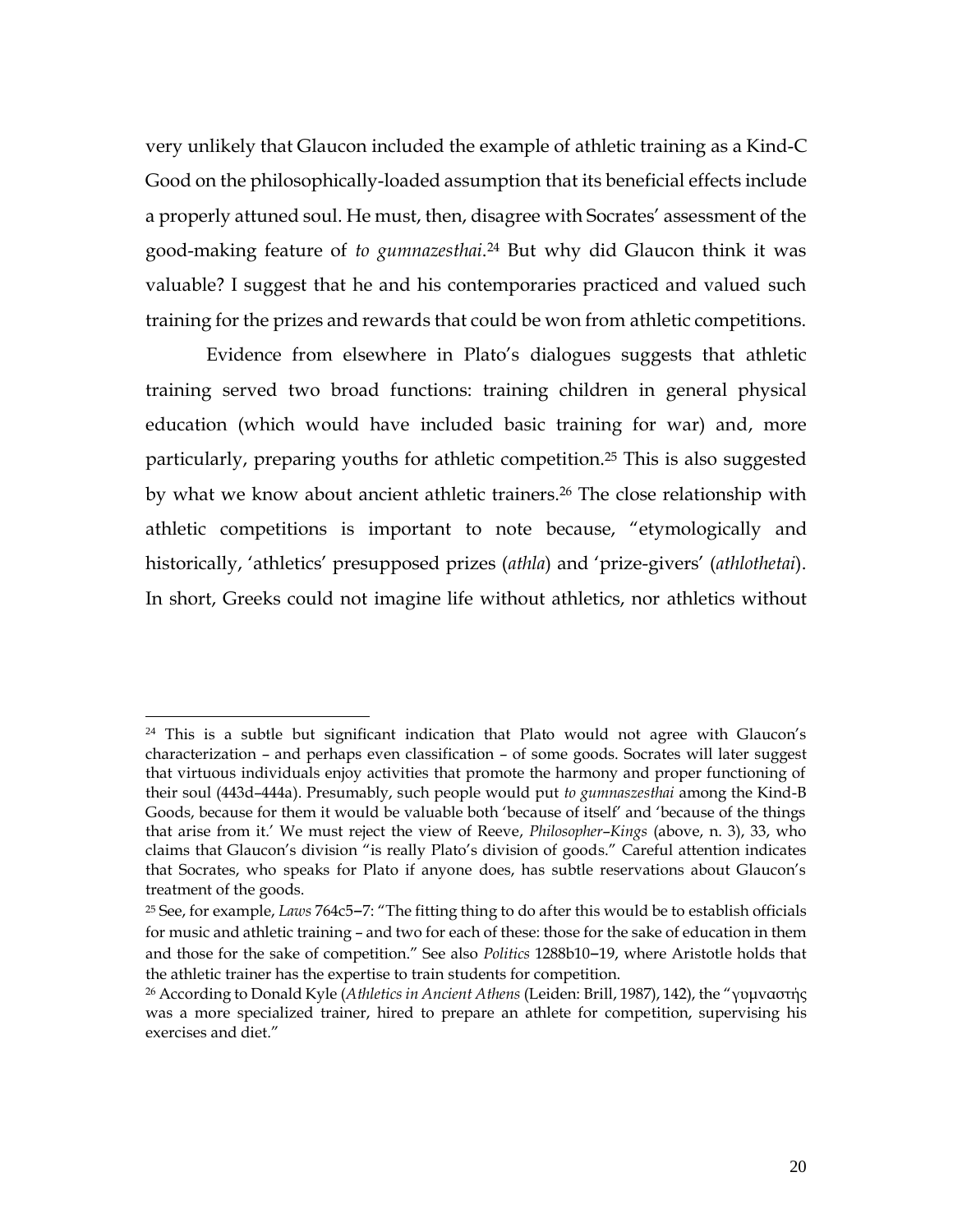prizes."<sup>27</sup> As Donald Kyle here indicates, the connection between athletics and prizes was so intimate that it was embedded in language itself. Where you found the former, the latter was sure to follow.

The quest for prizes led many people to the training grounds. In a passage from Plato's *Statesman,* which appears to represent a historical truth rather than a philosopher's idiosyncratic views about athletic training, the visitor from Elea indicates why many elite males trained under experts (294d3–8):

Aren't there also among your people the sort of training of large groups that there are in other cities – either for racing or anything else – and this for the sake of love of victory (φιλονικίας ἕνεκα)? Indeed, there are very many. – Come now and let us call back to mind the orders of the expert athletic trainers (τὰς τῶν τέχνῃ γυμναζόντων ἐπιτάξεις) in these circumstances.

Training is here said to be *philonikias heneka*. *heneka* is of course one of the prepositions used in Glaucon's division to indicate the reason or end on account of which goods are valuable. In this passage it identifies the goal that makes the otherwise onerous practice of athletic training worthwhile. Because those who train do so on account of their love of victory, if asked they would presumably claim that they do not value the training itself or even the bodily fitness it produces. Rather, they would claim to value victory in athletic competitions as well as the prizes, honor and glory that attend such victories. This is highly revealing. Glaucon is operating with the background understanding, surprising to us, perhaps, but natural to his contemporaries, that one trains for the sake of

<sup>27</sup> See Donald Kyle's "Gifts and Glory: Panathenaic and Other Greek Athletic Prizes" in Jennifer Neils, ed., *Worshiping Athena: Panathenaia and Parthenon* (New York: Harcourt, Brace & World), 106.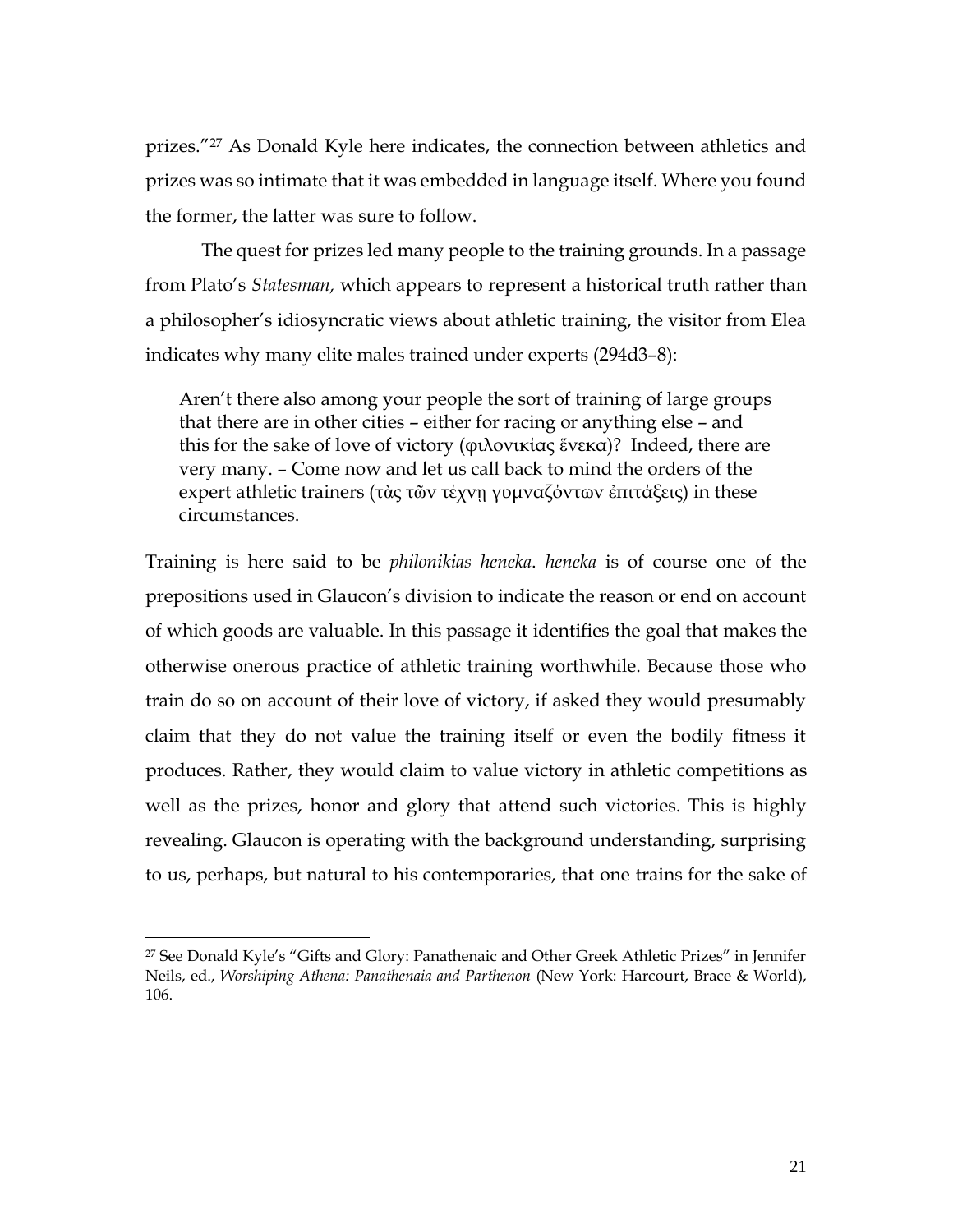the prizes and honors that could be won through competition. This is why he can so casually offer the example of *to gumnazesthai* and trust his interlocutors to understand that its value derives from the prizes offered at athletic competitions and the great honor the bearer of these prizes can boast.

We turn now to the final example, *to kamnonta iatreuesthai*. Can it be that Glaucon offered medical treatment as valuable for recognitional rewards rather than the restoration of good health? This strikes me as not at all implausible. It is a fact of everyday life that those who are sick are often unable to act in the ways needed to accomplish their goals. If these goals depend on recognition – as they so often do (just think of the singer addicted to the adoration of the crowd or the athlete craving the podium) <sup>28</sup> – these individuals will value medical treatment on account of its recognitional rewards.

It is something of a platitude that much of Greek life revolved around glory and reputation. Consider the famous Greek heroes at war. In the pursuit of revenge and glory, Achilles sacrifices health and life, thinking that neither are worth much on their own; Ajax chooses to kill himself rather than to live in dishonor. The Greeks frequently pledged allegiance to the ideal of disregarding their own safety and health in battle to win the rewards of honor and fame. And this was clearly regarded as a noble way to comport oneself.<sup>29</sup> Perhaps because of the relatively low premium placed upon health itself, we often see Greek heroes hoping to be healed not for the sake of health but for glory. In the *Iliad*

<sup>28</sup> While I was first thinking about this paper, Roger Federer won his eighth Wimbledon title. Because he was injured in the preceding season and required surgery to compete again, he was asked about his health after the tournament. His response was instructive: "It's all based on health…I put myself in a good physical state so that I could compete with the best." He openly acknowledged that returning to good health was necessary for his goal of winning another title, and then added that he, "cannot wait to savor" being Wimbledon champion once again.

<sup>29</sup> See K.J. Dover's *Greek Popular Morality in the Time of Plato and Aristotle* (Indianapolis: Hackett Publishing Company, 1994), 226–242, esp. 230.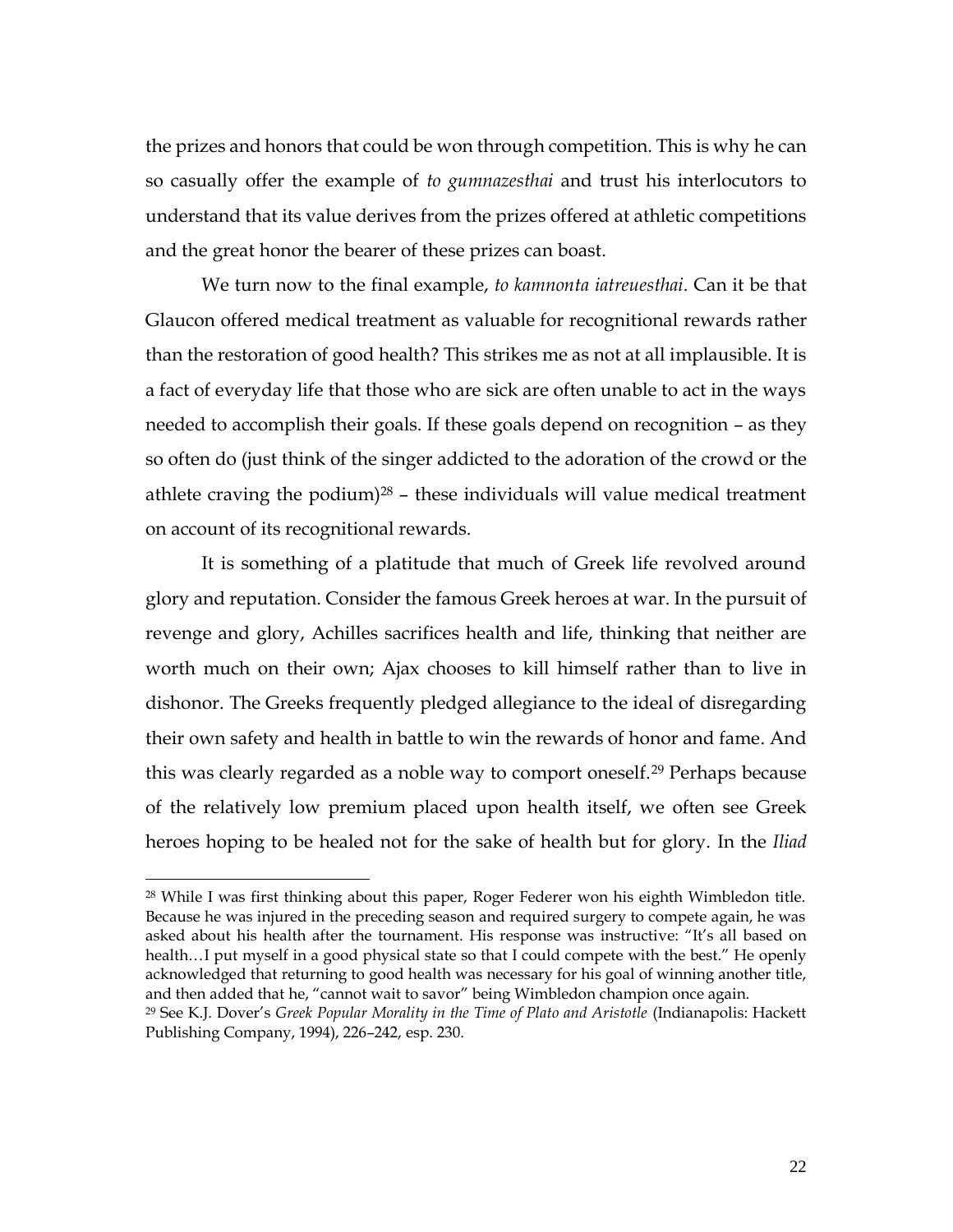Glaucus, for example, asks Apollo to heal him so that he may rally in defense of Sarpedon's armor, a great prize of war. Glaucus' monologue is perfectly unambiguous: the hero does not want to be healed for the sake of health itself – indeed, he does not even mention the word – but rather so that he may rejoin the battle and defend his honor as well as the honor of his comrades (XVI, 514–529).

These examples suggest that warriors could desire medical intervention for the sake of recognitional rewards instead of health. We possess other texts indicating that the same would have been true for Glaucon's contemporaries as well. In Xenophon's *Oeconomicus* Socrates' aristocratic interlocutor, Isomachus, doubts that the value of health can be understood absent the noble wartime behavior and personal enrichment that health helps to facilitate. Indeed, Isomachus claims that noble behavior and the acquisition of wealth follows (ἀκόλουθα) from, among other things, health and that health is desirable for this reason (11.12).<sup>30</sup> And at *Republic* 406d–e, we learn that poor manual laborers demand expedient courses of treatment because they have no time for a prolonged recovery. Though the rich have the leisure for lengthy treatments, most people want to return to their employment in a timely fashion so that they might receive their wages, win the social prestige associated with being a good

<sup>30</sup> Xenophon's syntax reinforces this point:

Ἀλλ' ἔστι μέν, ἔφη ὁ Ἰσχόμαχος, ὥς γε ἐμοὶ δοκεῖ, ὦ Σώκρατες, ἀκόλουθα ταῦτα πάντα ἀλλήλων. ἐπεὶ γὰρ ἐσθίειν τις τὰ ἱκανὰ ἔχει, ἐκπονοῦντι μὲν ὀρθῶς μᾶλλον δοκεῖ μοι ἡ ὑγίεια παραμένειν, ἐκπονοῦντι δὲ πολέμου κάλλιον σῴζεσθαι, ὀρθῶς δὲ ἐπιμελομένῳ καὶ μὴ καταμαλακιζομένῳ μᾶλλον εἰκὸς τὸν οἶκον αὔξεσθαι.

The datives indicating the activity of the agent – ἐκπονοῦντ, ἐκπονοῦντι, ἀσκοῦντι, ἐπιμελομένῳ, and καταμαλακιζομένῳ – give a sense of necessity to the progression from health to the acquisition of money, which suggests that all these activities lead to riches (11.12). If this is right, then an important and valuable feature of health is that it facilitates and contributes to the enrichment of the healthy individual.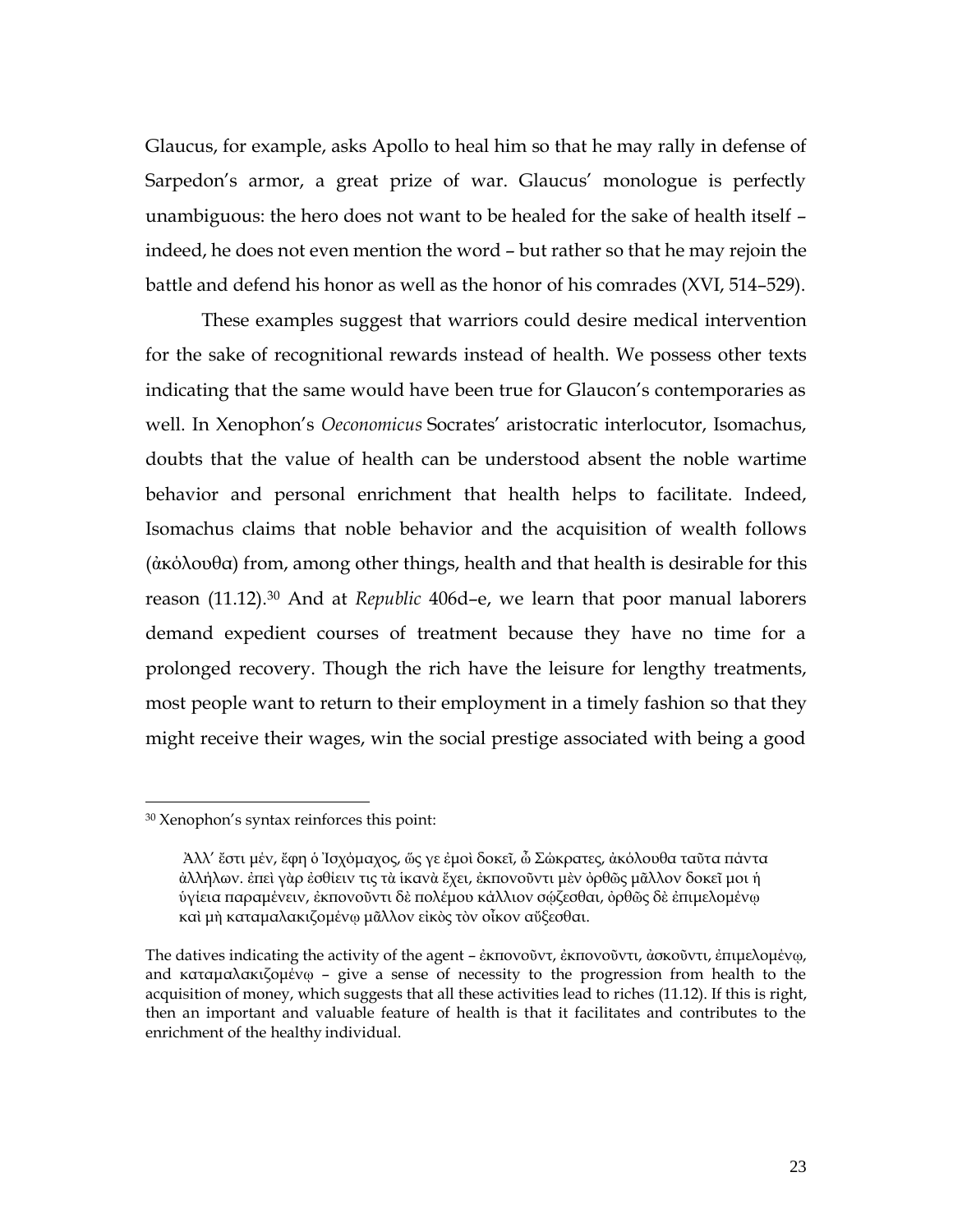worker and, perhaps in the case of the convalescent, avoid the obloquy that follows from being perceived as lazy.

Although by no means uncontroversial, thinking about medical treatment along these lines is intuitive. We certainly do value our body insofar as it helps us pursue goals, and should certain goals be sufficiently salient in our motivations we might well conceive of medical treatment as no more than one step in the pursuit of fortune or fame. I suggest that this is how Glaucon thinks of medical treatment when he introduces it as an example of a Kind-C Good. He comes from an aristocratic family that could easily regard proper bodily functioning as a means to pursuing glory or wealth, and he recognizes that the less well-off members of Greek society value medical treatment so that they can earn wages and win their own modicum of social esteem.<sup>31</sup>

I do not insist that the preceding correct is in every detail. Although the dialogue offers an extended discussion of justice which clearly indicates that the value it possesses 'on account of the things that arise from it' depends on the recognition of others, it contains very little discussion regarding other Kind-C Goods. Glaucon says virtually nothing about undergoing athletic training, receiving medical treatment while sick or practicing medicine. As a result, we are

<sup>&</sup>lt;sup>31</sup> It must be admitted that this interpretation has one counter-intuitive consequence. Glaucon presents health as a Kind-B Good, valuable both 'because of itself' and 'because of the things that arise from it,' but receiving medical treatment as valuable not for health but other effects. Glaucon presumably does this because he thinks that most of those who are sick think about the distant goals they desire to attain with a healthy body and, therefore, value treatment as a means to those goals, rather than health itself. Nevertheless, it is problematic that Glaucon does this. My own view is that Plato includes this slight infelicity to remind attentive readers that it is Glaucon who articulates the division of goods, rather than the more sophisticated Socrates, and to hint at his intellectual shortcomings, which are displayed throughout the *Republic* and announced explicitly in Book VI. There Glaucon and Adeimantus are said to be lacking – indeed, currently unable to acquire – the information needed to appreciate the ultimate goodness of justice (or of anything else, for that matter, 504b and 506d–e). See, also, footnote 24.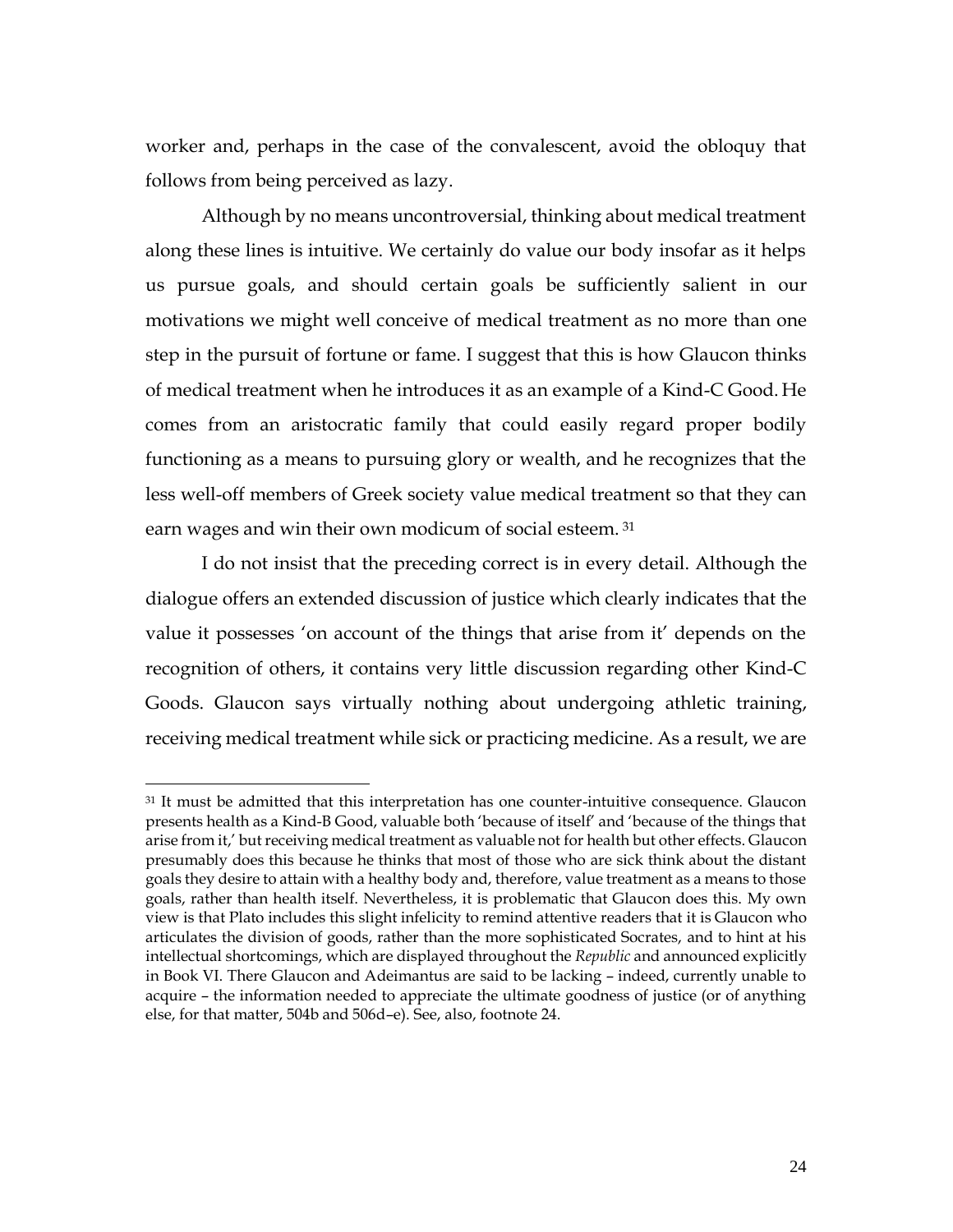sadly not in a position to know exactly what he thought about them. But I do not claim that the argument of this paper is correct *because* my interpretation of these three goods is correct. My purpose in this section has merely to respond to the objection that my argument fails because it cannot accommodate the three examples of Kind-C Goods given by Glaucon. To respond to this objection, it is sufficient to show that there is a plausible interpretation of these examples such that they are valuable for their recognitional rewards. This is all I have intended to offer here.

The second objection I would like to address is more nebulous. I can often detect a vague feeling among my interlocutors that the division of goods as I have interpreted it is somehow unworthy of Plato's greatness. I believe the intuition laying behind this feeling is twofold: first, that there is something unnatural about distinguishing between goods whose value depends upon the recognition of other agents and those whose value does not; and, second, that distinguishing goods in this way is not particularly helpful in an ethical context. I am sympathetic to these worries. From our perspective it does seem somewhat strange – and perhaps even a little shallow – to divide up goods in this way. One might well wonder, 'Why would Plato do this instead of distinguishing between intrinsic and instrumental value?' Attending to the historical context in which the *Republic* was written provides a compelling answer to this question, and I shall try to sketch it in what follows, but this answer may not allay the worries of those who desire a more principled and theoretical basis to the division of goods. I will, therefore, end this section by offering some speculative reflections about a philosophically robust way of dividing up value that lies in the vicinity of Glaucon's.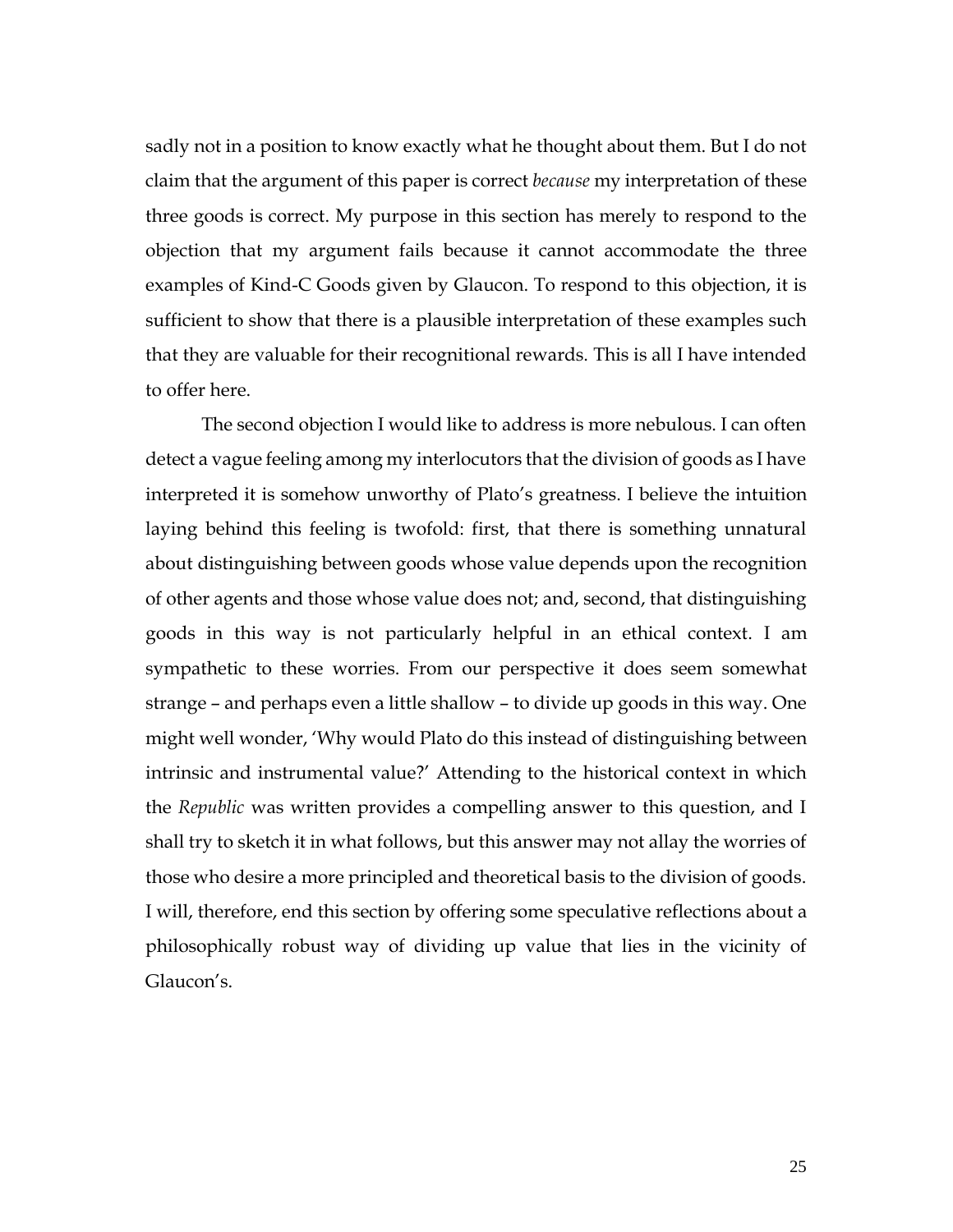To see that there is nothing unnatural about Glaucon's division, we must bear in mind that Plato's works engage with particular philosophical problems from particular historical periods. The question of whether the just or unjust life is more profitable was, already at the time of the *Republic*'s composition, an old one. Many in the 5th century had debated the question, and arguments were put forward on both sides. On the one hand, sophists like Antiphon and the author of the "Sisyphus Fragment" believed that intelligent injustice offered the greatest promise of happiness. For clever individuals can selfishly circumvent the laws, take what they want from others and, if they keep their bad behavior hidden, they can enjoy the fruits of injustice without suffering any punitive or social consequences in turn. On the other hand, sophists like Prodicus and the author of the *Anonymous Iamblichi* argued that the virtuous life is the best life. They argued that the society on which the very possibility of our happiness depends can't function unless everyone is just and, in addition, that those who are particularly virtuous are likely to win the material goods and honors that make for a successful life.

Plato was not only aware of this debate. He engaged with it. The immoralist positions advanced by Thrasymachus in Book I and Glaucon in Book II bear an undeniable similarity to the sort of view put forward by Antiphon, who may have been the historical inspiration for Plato's presentation of the *Republic*'s two immoralists. <sup>32</sup> And Adeimantus explicitly mentions previous attempts to defend the just life in the process of demanding that Socrates offer a different and

<sup>&</sup>lt;sup>32</sup> For an elegant statement of this possibility, see Rachel Barney's insightful Stanford Encyclopedia of Philosophy article, "Thrasymachus and Callicles" (2011). For a more sustained discussion of the sophistic background of Thrasymachus, without, however, attempting to identify any one particular sophist as the inspiration for Plato's depiction, see my "Thrasymachus' Sophistic Account of Justice in *Republic* i," *Ancient Philosophy* 36.1 (2016): 151- 172.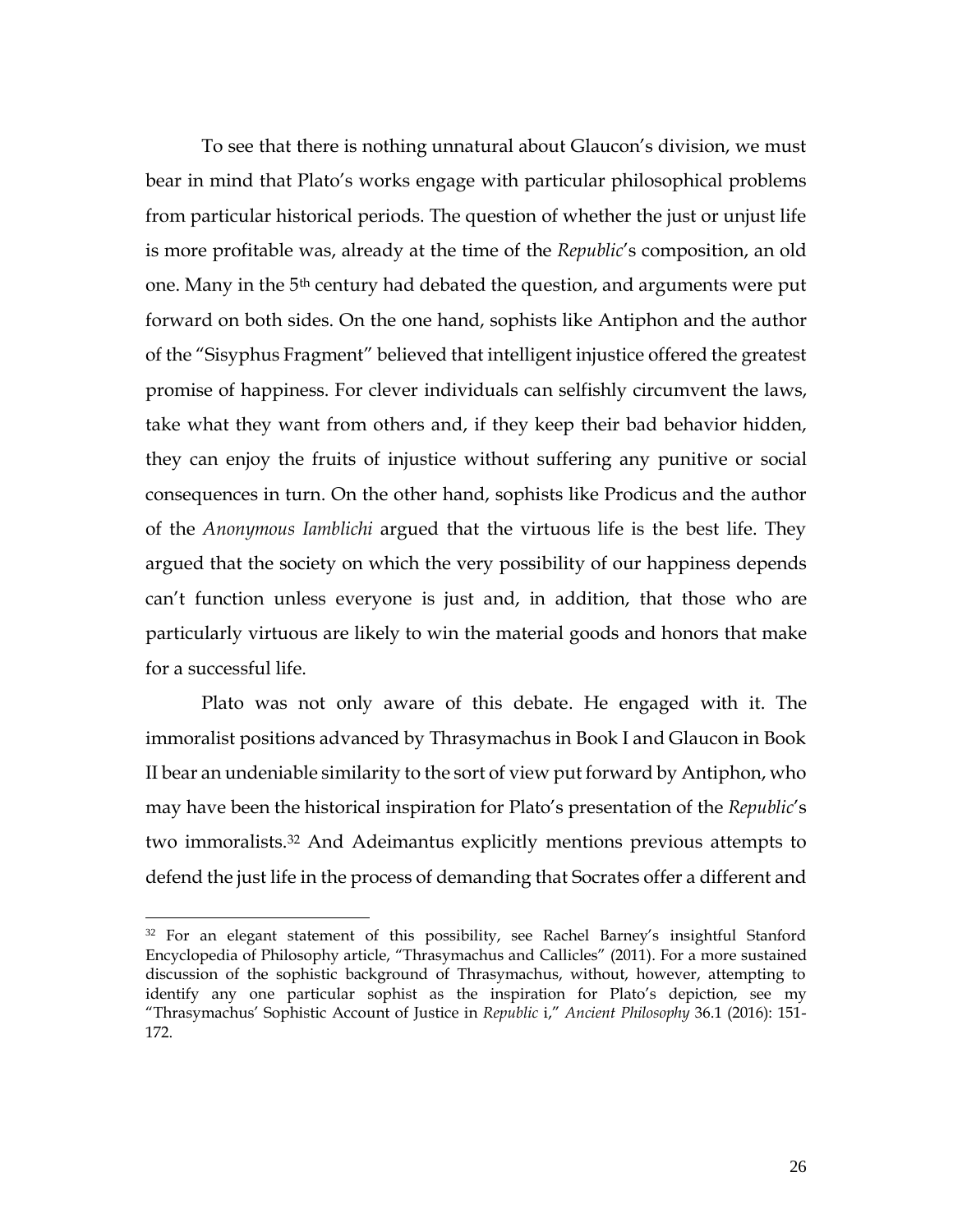better defense of justice (362d2–367a5). One interesting and (for our purposes) relevant feature of this early debate is that proponents of the unjust way of life would often highlight what injustice can do if practiced in secret. Antiphon, for example, tells his readers that they will best serve their own interests by committing injustice when no witnesses are present. <sup>33</sup> The "Sisyphus Fragment" implicitly suggests a similar point.<sup>34</sup> In a marked contrast to the champions of injustice, however, the friends of virtue focused on the benefits justice provided when it was recognized by all. 35

This way of praising justice continued well into the 4<sup>th</sup> century. To give one striking example, consider the following statements made by Plato's contemporary and academic rival, Isocrates:

I am astonished if anyone believes that those practicing piety and justice preserve and remain in them because they hope to have less than the wicked, rather than because they suppose that they will carry away more than others from both gods and humans (*On the Peace*, 33).

And you ought now suppose that they get more and, further, consider that those who are most pious and most careful in their service to the gods will continue to get more, and they get and will continue to get more from people who, because they are best disposed towards those with whom they live and practice politics, have the best reputation (*Antidosis*, 282).

<sup>33</sup> See DK87, B44 Fragment A, esp. I.12–23 and II.3–10, where Antiphon suggests that we break the laws in private to avoid both punishment and shame.

<sup>34</sup> See DK88, B25, esp. 9–15, where the author says that after laws and punitive sanctions were instituted people stopped harming others in public, preferring to do so in secret so as to avoid suffering any legal or social punishments.

<sup>35</sup> Both Prodicus and the author of the *Anonymous Iamblichi* argued that virtue paid because it could result in everlasting honor and an immortality of repute. For a full defense of this claim, see my "Immorality or Immortality? An Argument for Virtue," *Rhetorica* 37.2 (2019): 97-119.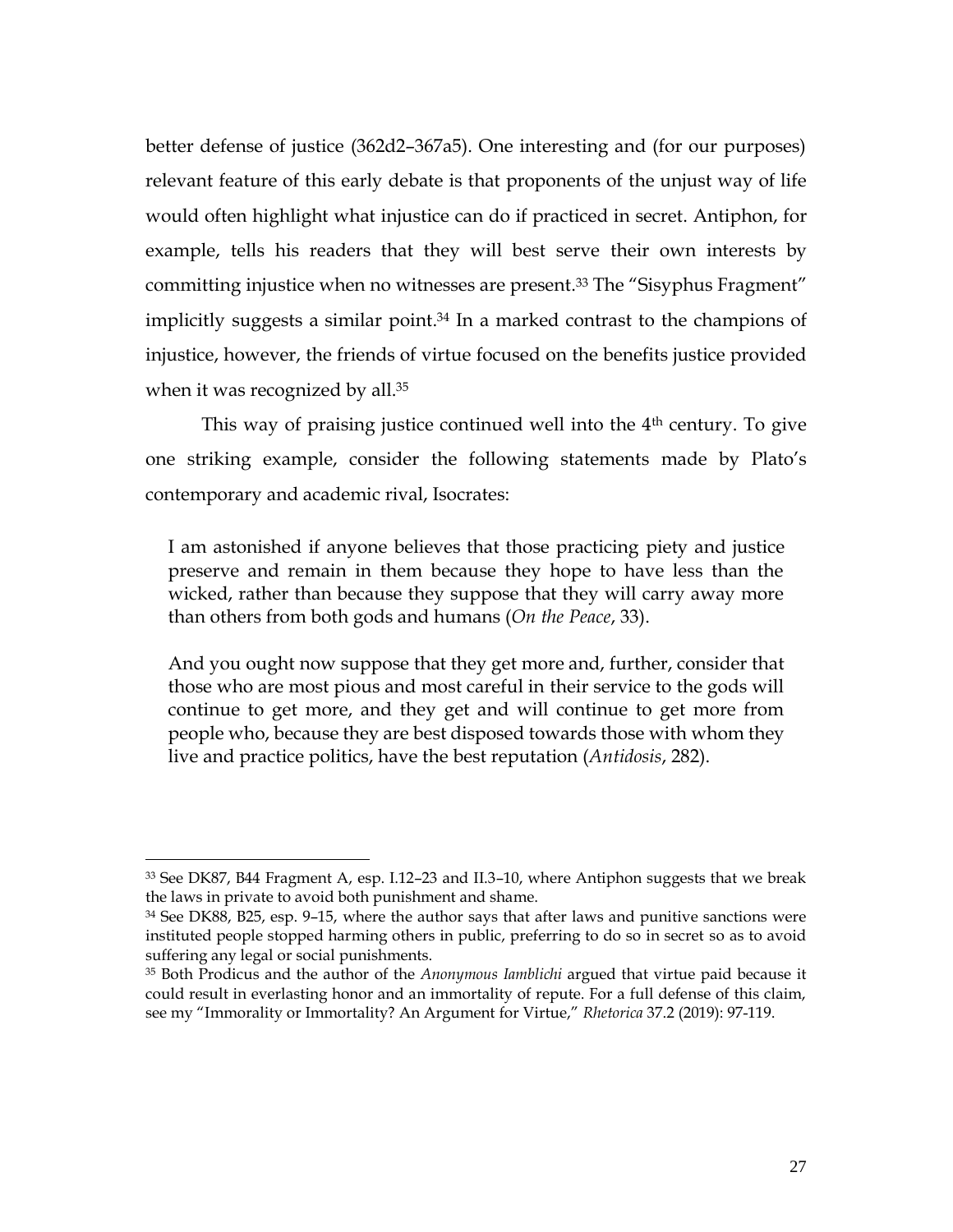Isocrates tells us that people do – and should – persevere in virtuous behavior because, once recognized, this leads them to 'get more.' What exactly they will get more of is left unspecified, but clearly it is supposed to benefit them. Note that the mention of gods and humans make these texts particularly relevant. Readers will recall that in laying out their challenge in the *Republic*, Glaucon and Adeimantus request that Socrates show justice profits the individual whether or not they are recognized by the gods or other humans.

As these Isocratean passages serve to emphasize, Plato was inheritor to a debate in which one side praised justice by focusing on what it accomplishes when witnessed by others. Plato even calls our attention to this fact in an uncharacteristically explicit and forceful way when he has Adeimantus complain that no one has yet blamed injustice or praised justice other than by invoking the honors, gifts and reputation that come from them (366d7–e5). Such was the meager state of ethical education in the early 4<sup>th</sup> century, Plato thought, that moralists were forced to appeal to recognitional rewards to show that justice was profitable. Of course, he planned to give a different and more satisfying defense of justice by proving that it contributes to human happiness even if no gods or other people see it. And this is the explanation of why it would have seemed natural to distinguishing between goods in the way that I have suggested. Glaucon draws a distinction between goods whose value depends upon the recognition of other agents and those whose value does not. His brother then points out that previous defenses of the just life have praised justice only as a good of the former kind. Socrates' job is to show that justice is good in both ways.

It is worth noting that the *Republic's* partitioning of value is not the only one we find in Plato's dialogues. One of the purposes of the *Euthydemus* is to show that many things conventionally regarded as good – most prominently, the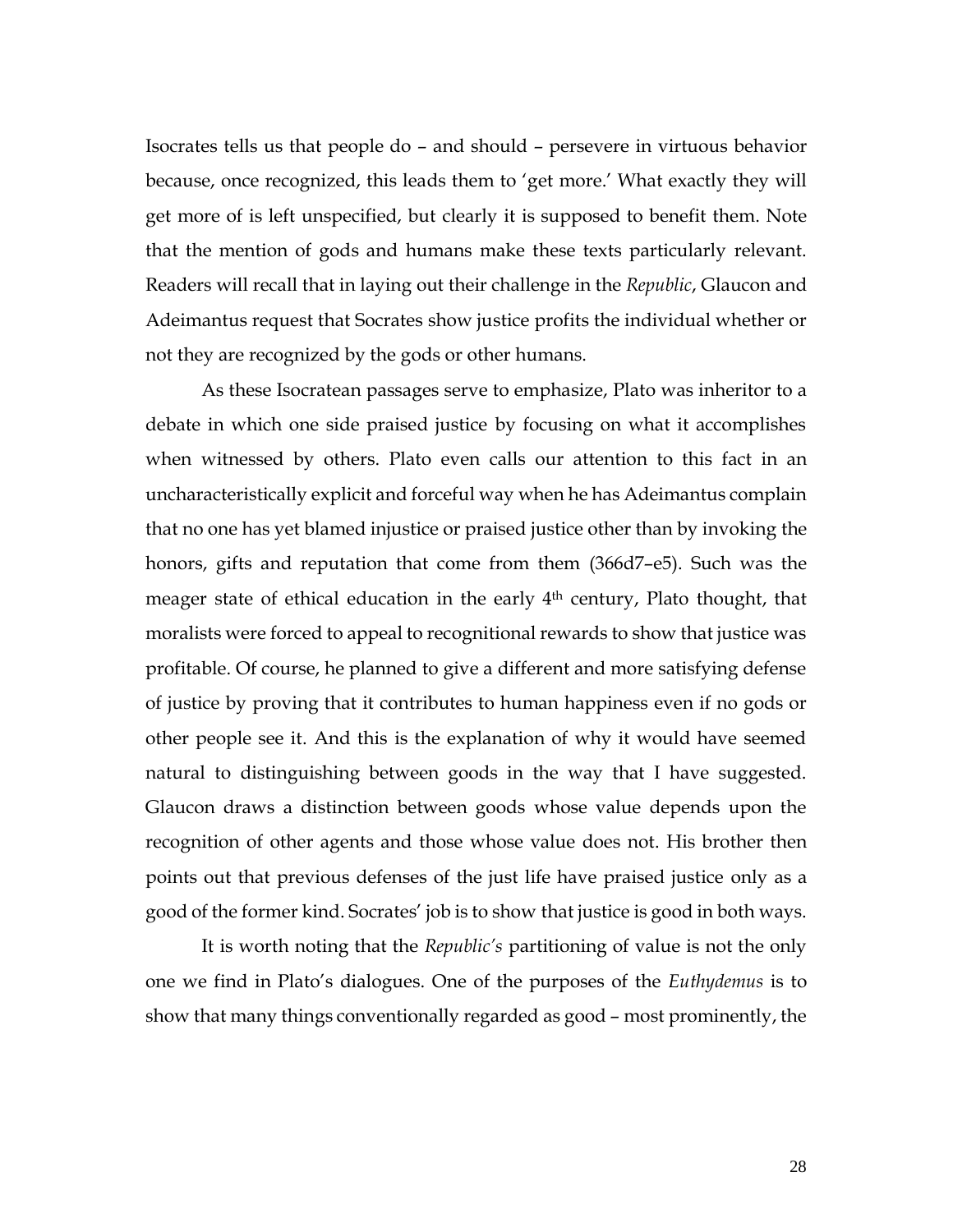crafts and other technical bodies of knowledge but also such things as wealth, health and beauty – are only good for the individual if their use is guided by wisdom. To make this point Socrates argues that wisdom alone is unconditionally good, whereas other goods are merely conditionally good. <sup>36</sup> This argument influenced the Stoics and, through them, Kant's account of the goodwill.<sup>37</sup> Elsewhere, in the *Gorgias*, Socrates responds to two students of oratory who think that conventional morality should be flouted in the pursuit of power, material success and, most importantly, hedonic satisfaction. In this dialogue Plato is particularly concerned to drive a wedge between what people think they want and what truly serves their long-term interests. To do this he has Socrates distinguish between goods that are instrumentally valuable and those that are finally valuable (467c–468b). 38

Plato is fully capable of drawing philosophically rich and highly perceptive distinctions in value. He does so in different ways in different dialogues to serve different purposes. This should be enough to vindicate his greatness. It should also caution us against the conclusion that the *Republic*'s division is not helpful in ethical contexts. We should expect that it, too, serves to identify and resolve certain ethical problems. And, indeed, it seems to me to respond to a problem that remains pressing even today. We all make decisions that will be witnessed by others every day, and we know that our decisions will be judged. The pressure to maintain a good reputation among our peers can be

<sup>36</sup> On this point see Naomi Reshotko's "Virtue as the only unconditional–But not Intrinsic–Good: Plato's *Euthydemus* 278e3–281e5," *Ancient Philosophy* 21.2 (2001): 325–34.

<sup>37</sup> On this feature of Kant's thought, see Christine Korsgaard's "Two Distinctions in Goodness," *Philosophical Review* 92.2 (1983): 169–95, esp. 177–90.

<sup>38</sup> In his magisterial commentary on the dialogue, E.R. Dodds (*Plato: Gorgias. Revised Text with Introduction and Commentary* (Oxford: Oxford University Press, 1959), explains the division as one "between activities which we pursue as being themselves "good" or "desired" (i.e. as ends) and those which are pursued only as means to something else" (235).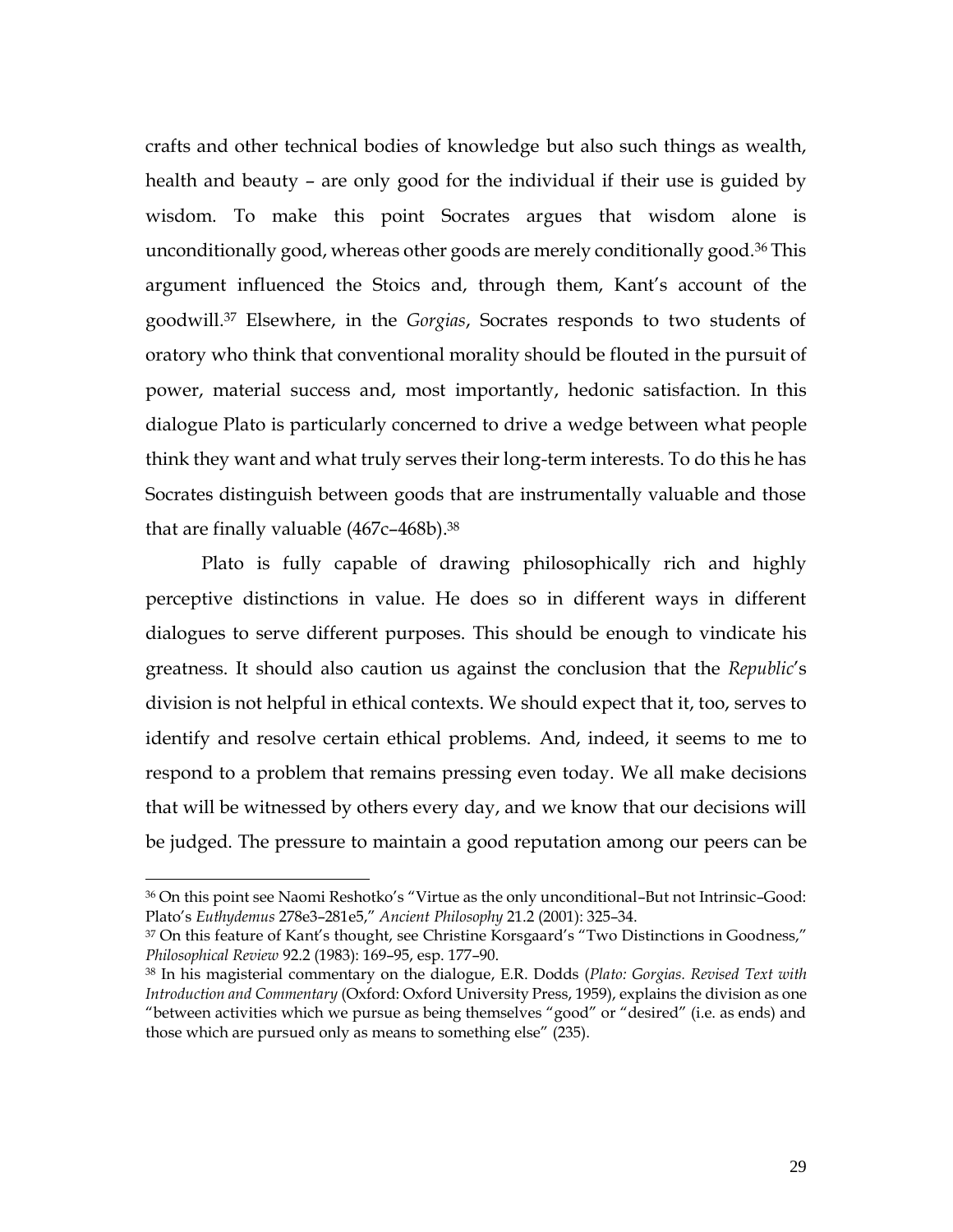intense and frequently leads us to do or acquire things that it would be best to avoid. This is a recurring theme of TV shows, pop psychology books and, above all else, Hollywood high school 'Romcoms.' The hackneyed plotline of these shows testifies to the fact that a concern with our peers' opinion skews our ability to decide what or who is really good for us. So, too, does the advice parents give to their children. Growing up we all need to be reminded not to get carried away by peer pressure and to focus on what will pique our interest, keep us healthy and contribute to our happiness in the long run.

It is an unfortunate truth – but a truth all the same – that it can be very difficult to know that something is good for us by virtue of its own nature, especially when our peers deny this and insist that its only value comes from being recognized. In such circumstances, we would all profit from being able to correctly identify what benefits us because of itself and what is harmful but seems valuable because of the opinions of others. This is a pressing ethical problem that our dialogue's division of goods helps to resolve.

Seen in this light, Glaucon's division is one manifestation of the distinction for which Plato is arguably most well-known – the distinction between appearance and reality. However attractive this result of my interpretation is, it might nevertheless be thought that I am missing a more philosophically robust distinction that is at play. For one might distinguish the value something possesses in virtue of the effects it inevitably produces alone and by itself from the value it possesses in virtue of the contingent effects it gives rise to when certain background conditions or co-causes are present. The two sorts of effects I have in mind can be illustrated with the following examples. Fire produces heat and warms nearby objects alone and by itself. This activity is circumstanceinvariant. Some heat will be produced every time fire burns, no matter when or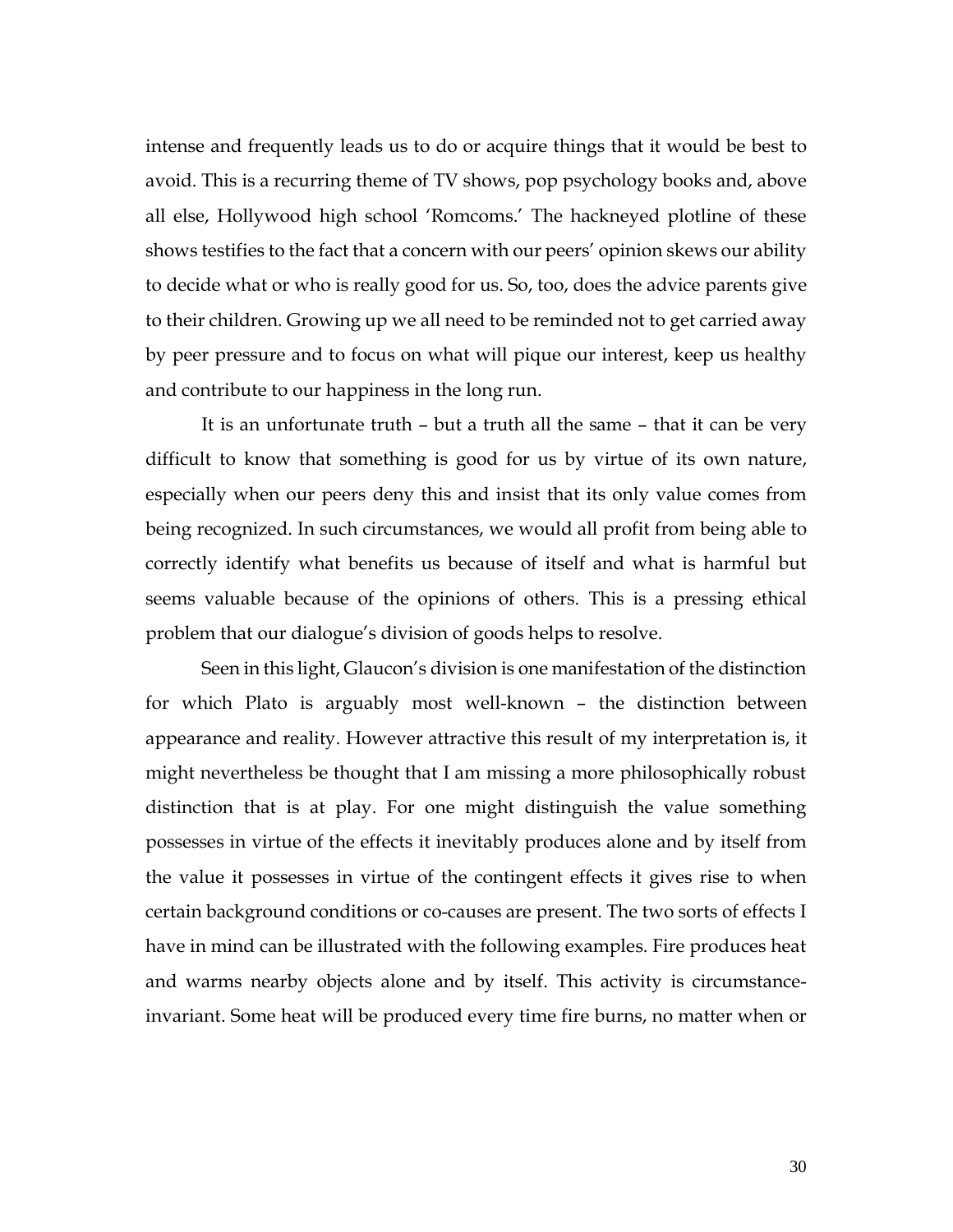where this happens – it is an inevitable effect of fire's burning. However, it's not the case that the match's spark will inevitably start a roaring campfire, even though sparks are the sort of things that typically produce fires. Certain co-causes must be present if a spark is going to develop into a comforting blaze, such as, at a minimum, flammable wood and oxygen. Additionally, for the flammable material to combust it must also be the case that certain defeaters, like wetness, are absent. Whereas fire will produce heat alone and by itself, a spark will only do this when circumstances favorable to combustion are already in place. Similarly, we might distinguish between goods that necessarily produce valuable effects alone and by themselves and those that do so only in favorable circumstances.<sup>39</sup>

Because this distinction in value rests on fundamental facts about the nature of causation, it has a good claim to be the sort of distinction that carves nature up by the joints. It certainly seems like a philosophically rich and productive way to analyze value, and it can be readily applied to the case of justice to yield the distinction I have argued is in fact drawn by Glaucon*.* For, according to Plato, anytime justice is present in our soul, our reason, spirit and appetite will do their own work, we will act in ways that truly serve our longterm interests and we will experience great pleasures. Alone and by itself, then, justice unfailingly produces a number of effects that contribute to our happiness. But just individuals also win high social status, material goods and posthumous rewards, all of which improve their lives (or afterlives) in one way or another.

 $39$  Thanks to Benjamin Morison for suggesting this possibility to me. This way of distinguishing goods – or in any case, something similar to it – seems to be what Nicholas Smith, "The Classification of Goods in Plato's Republic" (above, n. 6), ultimately takes Glaucon's division of goods to amount to, although due to the brevity of his discussion regarding the things that arise from justice, I am not confident about this.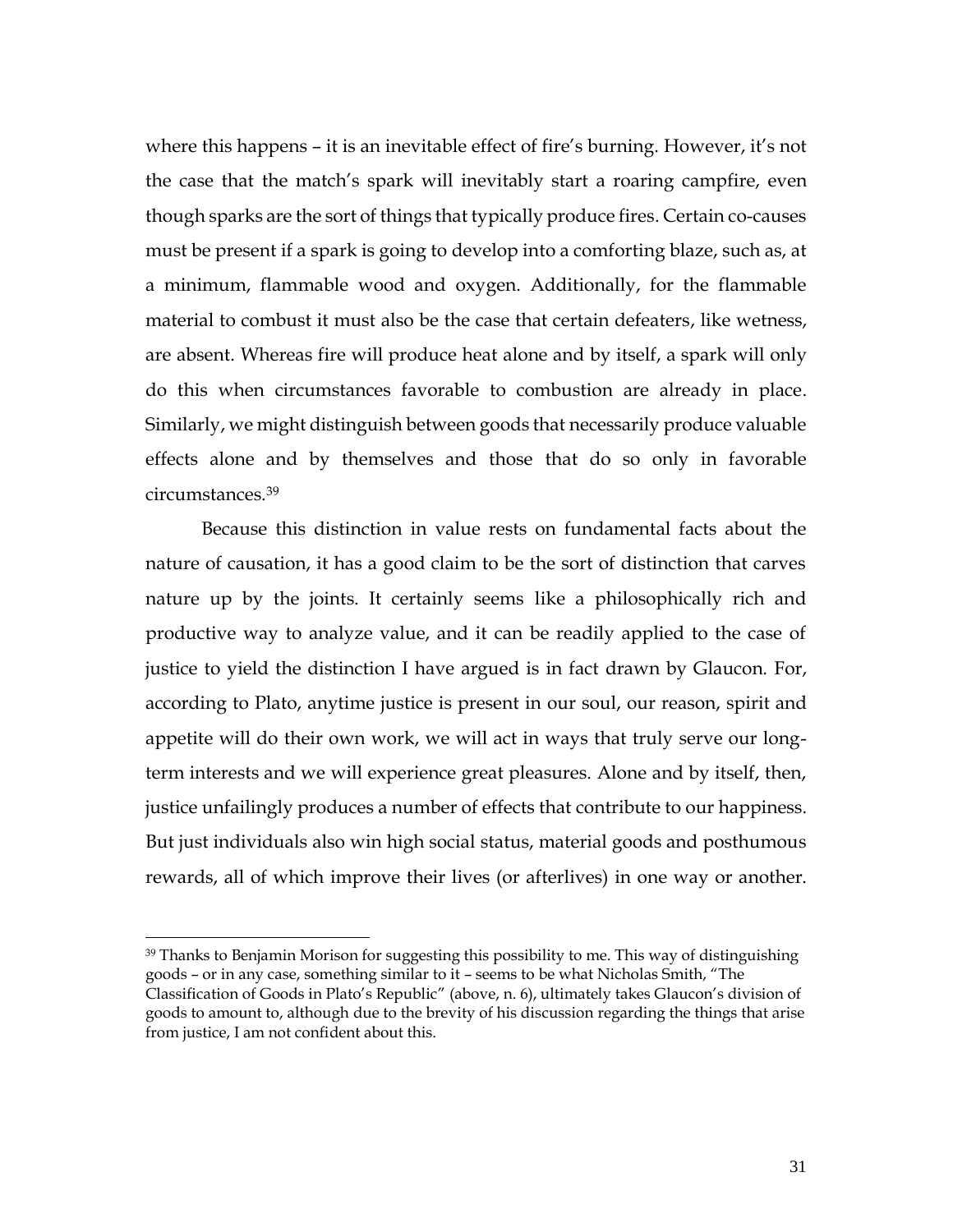However, justice does not produce these valuable effects either unfailingly or alone and by itself. They are produced in conjunction with the recognition of the other agents that are concerned to reward justice, and in a world empty of gods or peers, these valuable effects would never come to be.

Did Plato have this more philosophically robust distinction in mind when he wrote the *Republic*? He might have, but I doubt it. One would expect some sort of explicit textual clue that Glaucon's division of goods reflects some deep truth about the nature of causation, but I at least am unable to find any. The dialogue doesn't contain any extended theoretical discussion about the nature of causation, let alone raise the possibility that background conditions or co-causes might be necessary for some causes to produce their wanted effects. Absent any positive evidence that Plato was actively thinking about such a possibility, it would be overly speculative to assume that it informs the central argument of the dialogue. Moreover, we should remember that, according to Glaucon, the whole class of Kind-C Goods is valuable for their wages and good repute, yet it's entirely unclear why this should be if Plato himself was thinking about goods that necessarily produce valuable effects alone and by themselves and those that do so only in favorable circumstances. Surely reputational rewards are not the only valuable effect that goods might produce in conjunction with other cocauses, and yet these are the rewards that make Kind-C goods valuable 'because of the things that arise from them.'

Of course, Plato might himself have had this deeper distinction clearly in mind but nonetheless choose to have Glaucon offer a different one for pedagogical or other purposes. But it seems much more likely to that in the course of distinguishing between goods whose value depends upon the recognition of other agents and those whose value does not, Plato first came to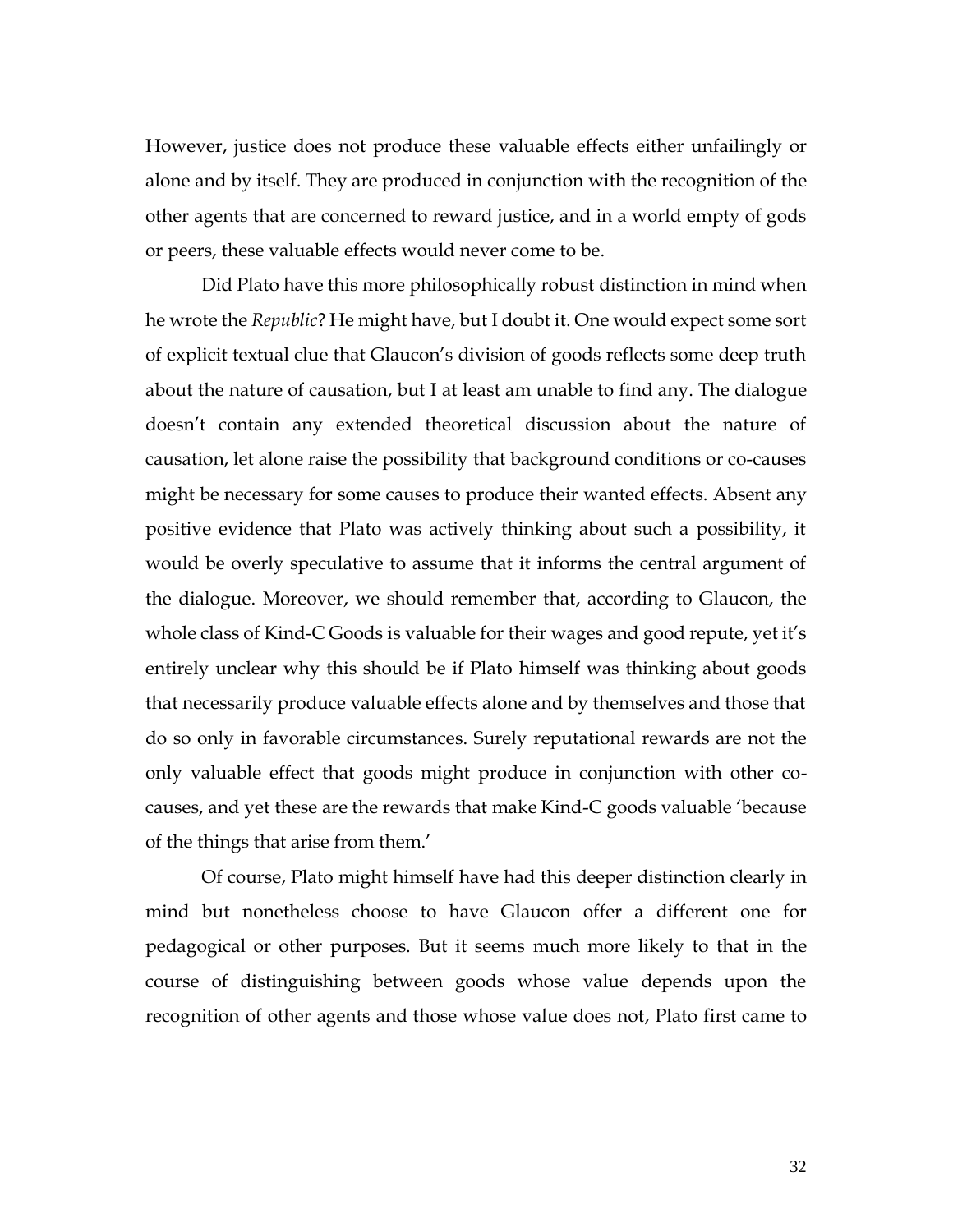realize that some causes require certain background conditions or co-causes to be effective. If this right, it may be that the concept of *sunaition*, which plays such a significant theoretical role in the *Statesman* and *Theatetus*, was developed at least in part in part due to reflection upon some of the outstanding problems left unaddressed in the *Republic.* 

## **III-Conclusion**

 $\overline{a}$ 

The central argument of this paper suggests that the effects of justice that contribute to the value it possesses 'because of itself' are quite expansive. This is a promising finding, as it reflects Socrates' procedure in Books II-IX. The greater, better and more real pleasures experienced by just individuals are downstream effects of possessing justice in one's soul, yet they are invoked in the demonstration that justice is valuable 'because of itself' (580d2-588a10).<sup>40</sup> Also invoked in this demonstration is the fact that just individuals do a better job defending themselves from external enemies, although this is also a consequence of the three soul-parts doing their own work (442b5-9). Similarly – and more obviously – causal effects are used in Socrates' demonstration that injustice is bad 'because of itself'. Among a host of other evils, the unjust tyrant suffers a lifetime of intolerable groaning, fear, lamentation and regret (577d1-578b2). Plato's idea is that the tyrant, dominated as they are by the indiscriminate whims of their appetite, is compelled to satisfy their base and lawless desires. This leads to regret because they act in such a way that they are later unable to satisfy other, more important desires. In particular, their pathological behavior thwarts the natural

<sup>&</sup>lt;sup>40</sup> On this, see James Butler's "The Arguments for the Most Pleasant Life in Republic IX: A Note Against the Common Interpretation," *Apeiron* 32.1 (1999): 37–48.